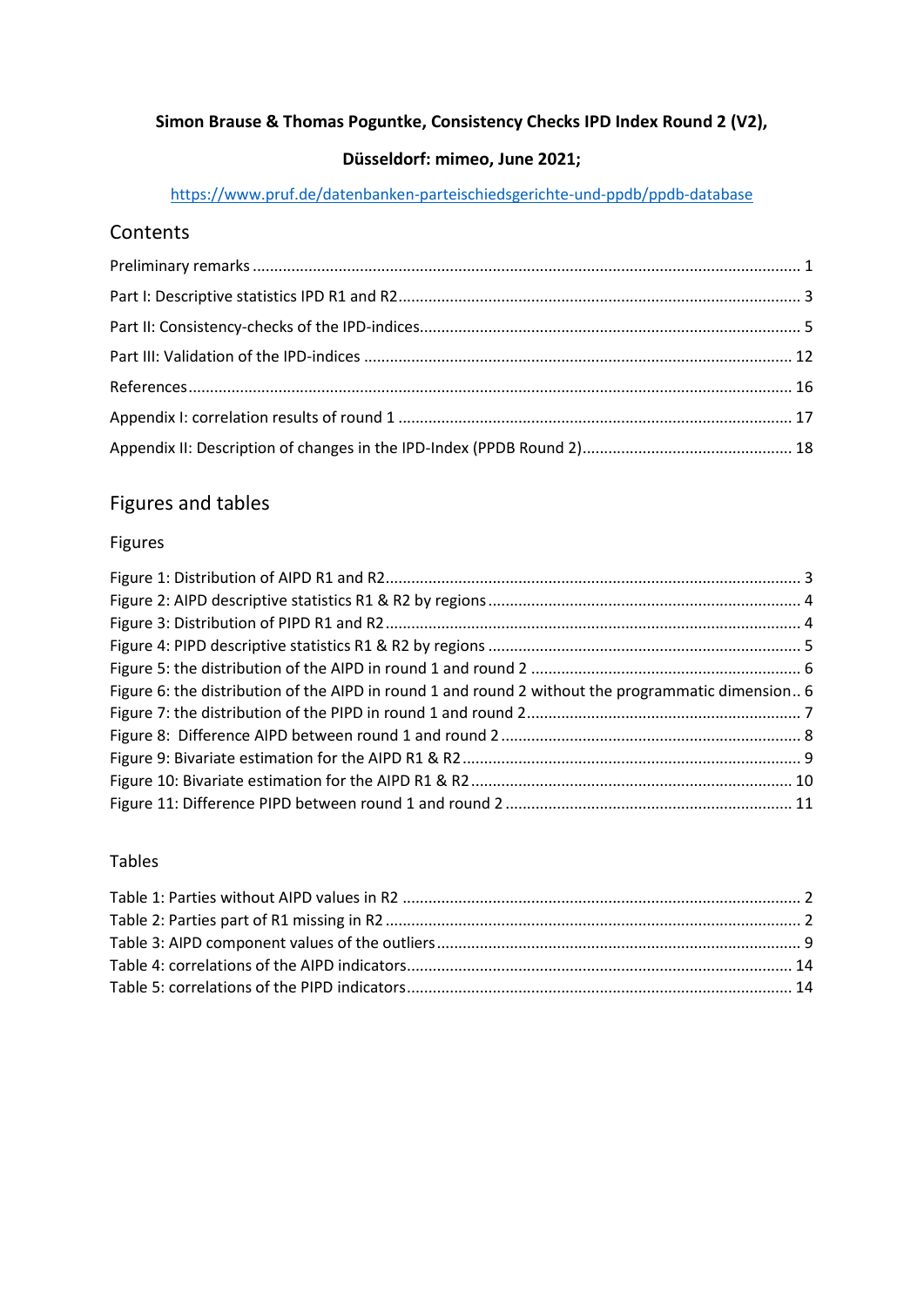### <span id="page-1-0"></span>Preliminary remarks

The following paper will present various descriptive insights into the new IPD-indices based on the PPDB data from Round 2. To estimate the quality of the measurement several consistency checks were applied. Furthermore, the validity of the IPD-index is tested. All used indices and indicators of round 2 are calculated on the base of the PPDB release date of December 2020. The indices for round 1 are based on the full release versions 1a and 1b (Poguntke, Scarrow and Webb 2020).

The IPD-index of round 2 is based on some different variables, because the data collection protocol of the PPDB changed slightly. Most of the change is due to the transformation of the open questions in round 1 regarding the influence of different party bodies on candidate and party leader selection. The change from open to closed questions is likely to be beneficial for the reliability of the index.

Furthermore, one variable (PartyLeader-Selection-Vote-Process) changed because the former PPDB variables C41PLVT2, C42PLVT3, C44PLVT5, C45PLVT6 and C46PLVT7 are no longer available in round 2. Originally these items measured whether party officials were eligible to take part in the vote of the party leader selection by the virtue of their position. As new indicators the PPDB variables C41PLSELA-C43BPLSELA were chosen. The underlying logic of the new indicator is somewhat different because the new variables measure whether a party body (e.g. a national party body or national party leaders) plays a role in suggesting or proposing leadership candidates for a party. However, it captures the originally intended aspect: the involvement of different official party bodies in the selection of the party leadership. Appendix II denotes the change of all variables and the new composition of the index. All Romanian parties display the same AIPD values in R1. This could be due to a coding error in the PPDB data in R1b. Hence, Romania should be excluded from AIPD in R1b until potential errors are checked.

Just like in round 1, the AIPD is in some cases calculated based on only two components instead of all three components, because the programmatic component produced many missing values (cf. Berge and Poguntke 2017, p. 154)<sup>1</sup>. 24 parties were excluded from the AIPD calculation in round 2 because not sufficient relevant data is available for them in R2. Table 1 displays these parties.

 $1$  The correlation between the index with two components and with three components is 0.82.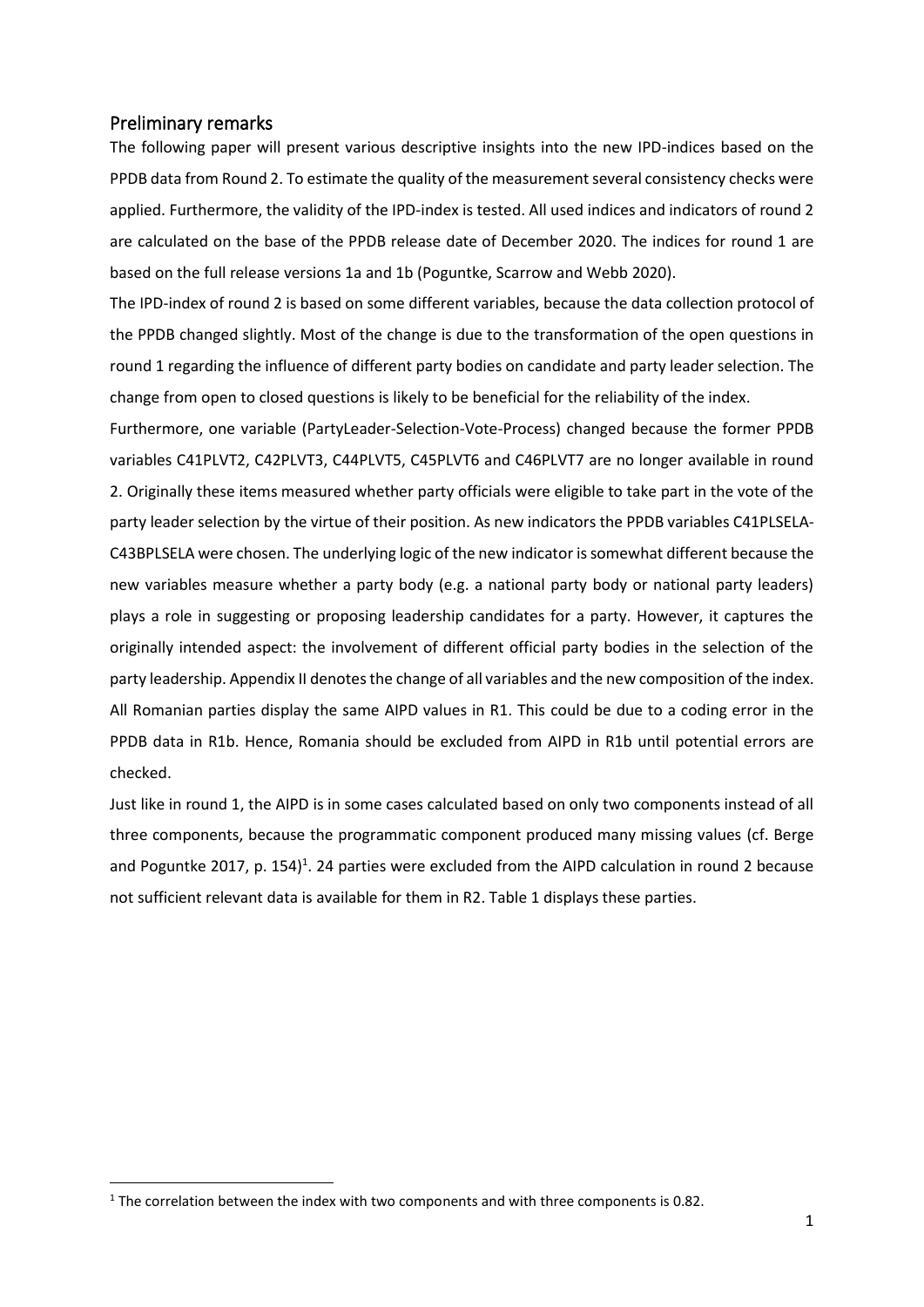<span id="page-2-0"></span>

| Country              | <b>Party Name</b>                     | Party ID |
|----------------------|---------------------------------------|----------|
| Israel               | There is a Future                     | 12012    |
| Israel               | All of Us                             | 12013    |
| <b>Bulgaria</b>      | Movement for Rights and Freedoms      | 27004    |
| <b>Bulgaria</b>      | Volya                                 | 27005    |
| <b>United States</b> | Democrats                             | 30001    |
| <b>United States</b> | Republicans                           | 30002    |
| Slovakia             | Kotleba - People's Party Our Slovakia | 32005    |
| Latvia               | Unity                                 | 36002    |
| Uganda               | Forum for Democratic Change           | 47002    |
| Denmark              | Liberal Alliance                      | 6006     |
| Netherlands          | Party for Freedom                     | 14003    |
| <b>Bulgaria</b>      | <b>United Patriots</b>                | 27003    |
| Colombia             | Decents                               | 28005    |
| Colombia             | <b>FARC</b>                           | 28006    |
| Latvia               | Social Democratic Party "Harmony"     | 36001    |
| Latvia               | Farmers' Union of Latvia              | 36003    |
| Latvia               | Green Party of Latvia                 | 36004    |
| Latvia               | National Alliance                     | 36005    |
| Latvia               | <b>Alliance of Regions</b>            | 36006    |
| Latvia               | Vidzeme Party                         | 36007    |
| Latvia               | <b>KPV LV</b>                         | 36008    |
| Latvia               | <b>New Conservative Party</b>         | 36009    |
| Ireland              | Solidarity-People Before Profit       | 11008    |
| Ireland              | Independents4Change                   | 11007    |

*Table 1: Parties without AIPD values in R2*

The paper is structured as follows. Initially, the descriptive statistics for the AIPD and the PIPD are presented. Moreover, a comparison of geographical regions and between rounds is included. This analysis is followed by the presentation of the consistency checks. The consistency checks were only calculated for parties that were observable in both rounds. This reduces the number of parties from 145 (R1) and 253 (R2) to 131 parties that are represented in both rounds. Only the comparison of these parties enables a consistency check between both rounds. There are some parties that were part of the IPD-indices in R1 but not anymore in R2. Table 2 denotes all parties from R1 missing in R2. Finally, the validity of the IPD-index is tested.

<span id="page-2-1"></span>

| Country     | <b>Party Name</b>                   | Party ID |
|-------------|-------------------------------------|----------|
| Italy       | Italy of Values                     | 13005    |
| Belgium     | Libertarian, Direct, Democratic     | 3014     |
| Spain       | Democratic Convergence of Catalonia | 18007    |
| Denmark     | Liberal Alliance                    | 6006     |
| Italy       | The People of Freedom               | 13001    |
| Germany     | Pirate Party                        | 9007     |
| Italy       | Union of the Centre                 | 13006    |
| Austria     | Alliance for the Future             | 2005     |
| Poland      | Palikot's Movement                  | 16003    |
| Romania     | <b>Conservative Party</b>           | 26002    |
| Poland      | <b>United Poland</b>                | 16006    |
| South Korea | <b>New Frontier Party</b>           | 21001    |
| Canada      | <b>Bloc Quebecois</b>               | 4003     |
| Israel      | Kadima                              | 12001    |

*Table 2: Parties part of R1 missing in R2*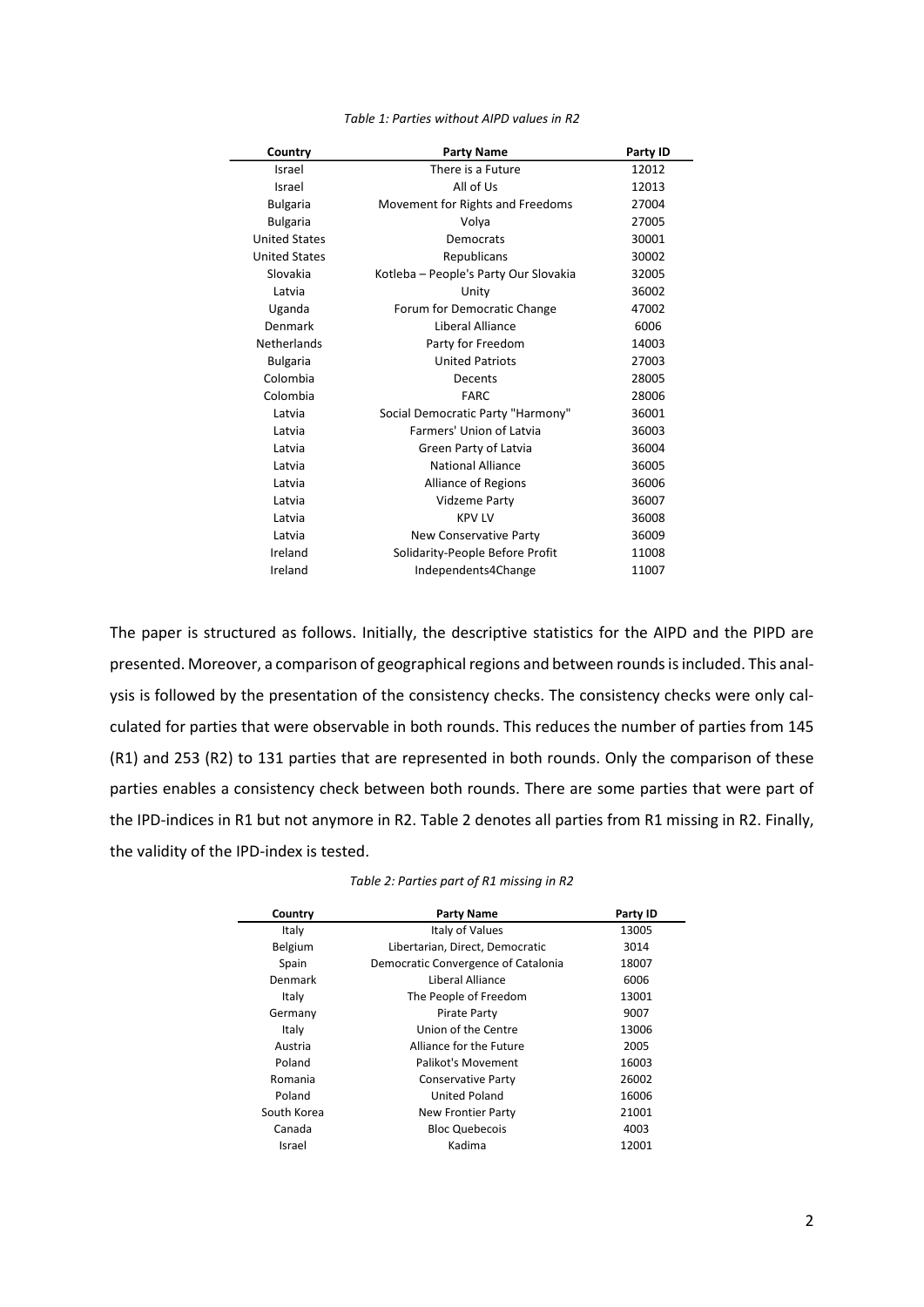## <span id="page-3-0"></span>Part I: Descriptive statistics IPD R1 and R2

Part I displays the descriptive statistics for the IPD-indices. All cases are included.

#### **AIPD**

The AIPD index of R1 consists of 145 observations, while the AIPD index in R2 covers for 253 parties. The mean value in R1 was 0.62 (std. dev. = 0.17), the median 0.63. In round 2 the mean is 0.64 (std. dev. = 0.16), the median is 0.66. Figure 1 displays the distributions of the AIPD in R1 and R2. The comparison of those values indicates normal distributions with a slight bias towards high values in R1 and R2.



<span id="page-3-1"></span>*Figure 1: Distribution of AIPD R1 and R2*

Figure 2 presents an overview for different regions. Those regions consist of the following countries. *Latin America*: Colombia, Peru, Chile, Brazil, Mexico

*Western Europe*: Austria, Belgium, Ireland, Spain, Portugal, the United Kingdom, Switzerland, France,

Denmark, Finland, Germany, Italy, Netherlands, Norway, Greece, Sweden

*Central and Eastern Europe*: Estonia, Latvia, Lithuania, Slovakia, Poland, Bulgaria, Serbia, Romania, Croatia, Czech Republic, Hungary

*Africa*: Botswana, Namibia, South Africa, Tanzania, Uganda, Zambia, Zimbabwe

*East Asia*: Japan, South Korea, Taiwan

Not part of any region are four countries that did not fit into the categories. Those countries are the USA, Canada, Israel, and Australia.

Latin America displays with a mean of 0.73 (std.dev. = 0.09) the highest AIPD mean in R1. Followed by Western Europe with a mean of 0.64 (std.dev = 0.18) and East Asia (mean = 0.56, std. dev. = 0.11). The lowest AIPD in R1 on average displays Central and Eastern Europe (mean = 0.52, std. dev. = 0.18). Note that Western Europe dominates the number of cases in Round 1 with 87 of 145 observations. In round 2 Western Europe displays the highest mean (0.68, std dev. = 0.13). Followed by Latin America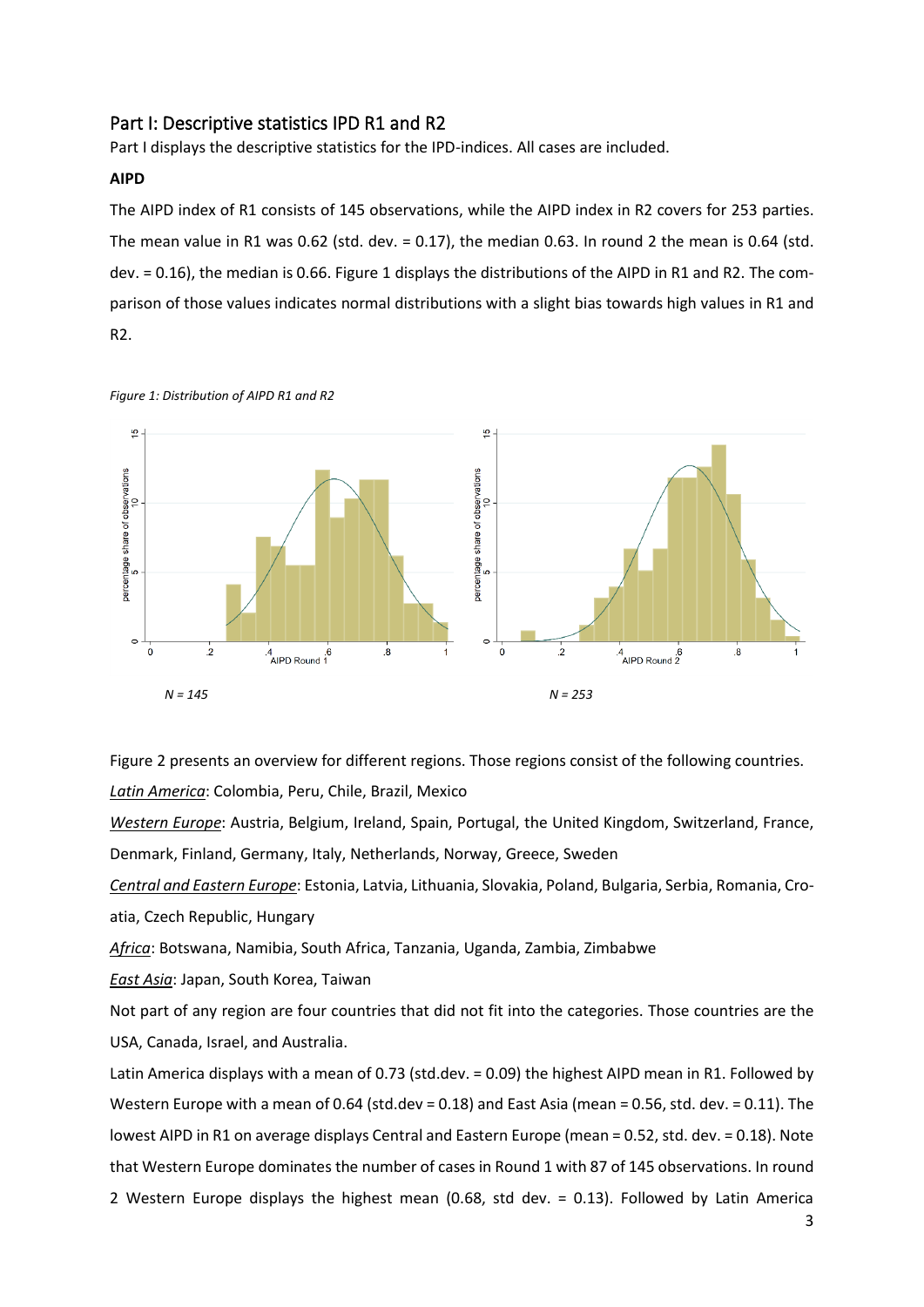(mean=0.62, std. dev. = 0.13) and Central Eastern Europe (mean = 0.61, std. dev. = 0.17). East Asia (mean = 0.59, std. dev. = 0.19) and Africa (mean = 0.57, std. dev. = 0.16) show lower AIPD values in R2. Western Europe dominates also R2 regarding the number of observations (117 of 253).

<span id="page-4-0"></span>



#### **PIPD**

The PIPD index of R1 consists of 141 observations, while the PIPD index in R2 covers for 236 parties. The mean value in R1 was 0.35 (std. dev. = 0.33), the median 0.33. In round 2 the mean is 0.38 (std. dev. = 0.36), the median is 0.33. Figure 2 displays the distributions of the PIPD in R1 and R2. The comparison of those values indicates a similar distribution in R1 and R2. In R1 38.3 % of the parties did not envisage any plebiscitary decision-making methods. In R2 this value did not decrease significantly (38.14 %). However, the share of parties with full plebiscitary decision-making methods rose from 8.51 % in R1 to 14.82 % in R2.

<span id="page-4-1"></span>



*N = 141 N = 236*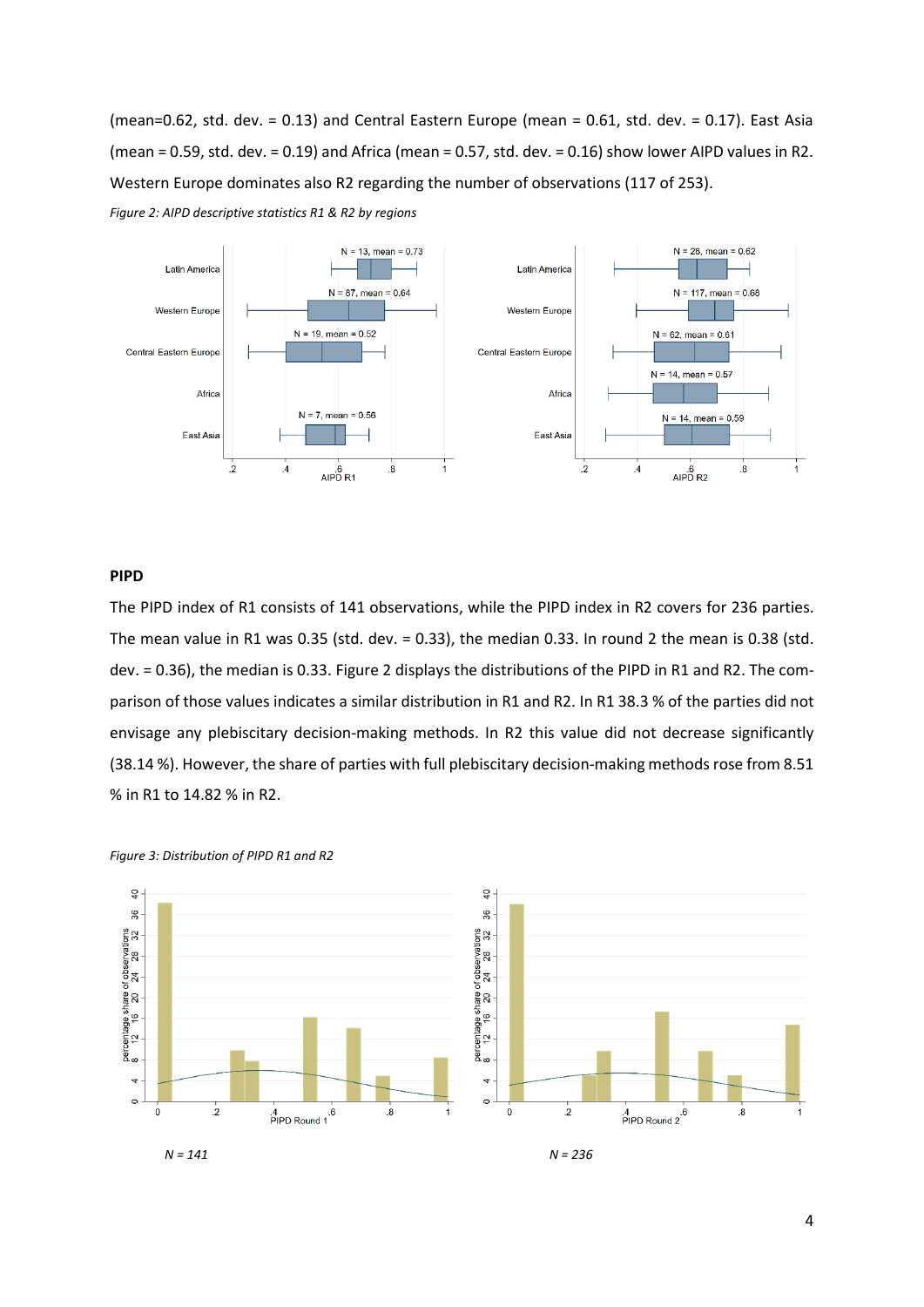In R1 Latin America displays the highest mean of the PIPD (mean = 0.55, std. dev. = 0.34), followed by East Asia (mean = 0.5, std. dev. = 0.38). Western Europe shows on average a medium level (mean = 0.32, std. dev. = 0.31), while Central and Eastern Europe displays the lowest PIPD mean (mean = 0.18, std. dev. = 0.29). In R2 Western Europe displays the highest mean of the PIPD (mean = 0.46, std. dev. = 0.36), followed by East Asia (mean = 0.41, std. dev. = 0.41). Africa (mean = 0.38, std. dev. = 0.38) and Latin America (mean = 0.32, std. dev. = 0.34) display means on a medium high level. Central and Eastern Europe also shows the lowest mean PIPD value in R2 (mean = 0.26, std. dev. = 0.34).



<span id="page-5-1"></span>

## <span id="page-5-0"></span>Part II: Consistency-checks of the IPD-indices **AIPD**

The following section provides consistency-checks for the IPD-indices. In sum there are 131 observations available for the AIPD index comparison. The mean value for those 131 observations in round 1 was 0.64 (std. dev. = 0.17), the median 0.66. In round 2 the mean is 0.66 (std. dev. = 0.16), the median is 0.68. Those values indicate a slight increase of intraparty democracy for parties represented in both rounds. Figure 5 reveals, that the distribution has not changed significantly between round 1 and round 2. While the AIPD values were more evenly spread along the continuum in round 1, round 2 displays a stronger concentration of observations around the mode of the distribution.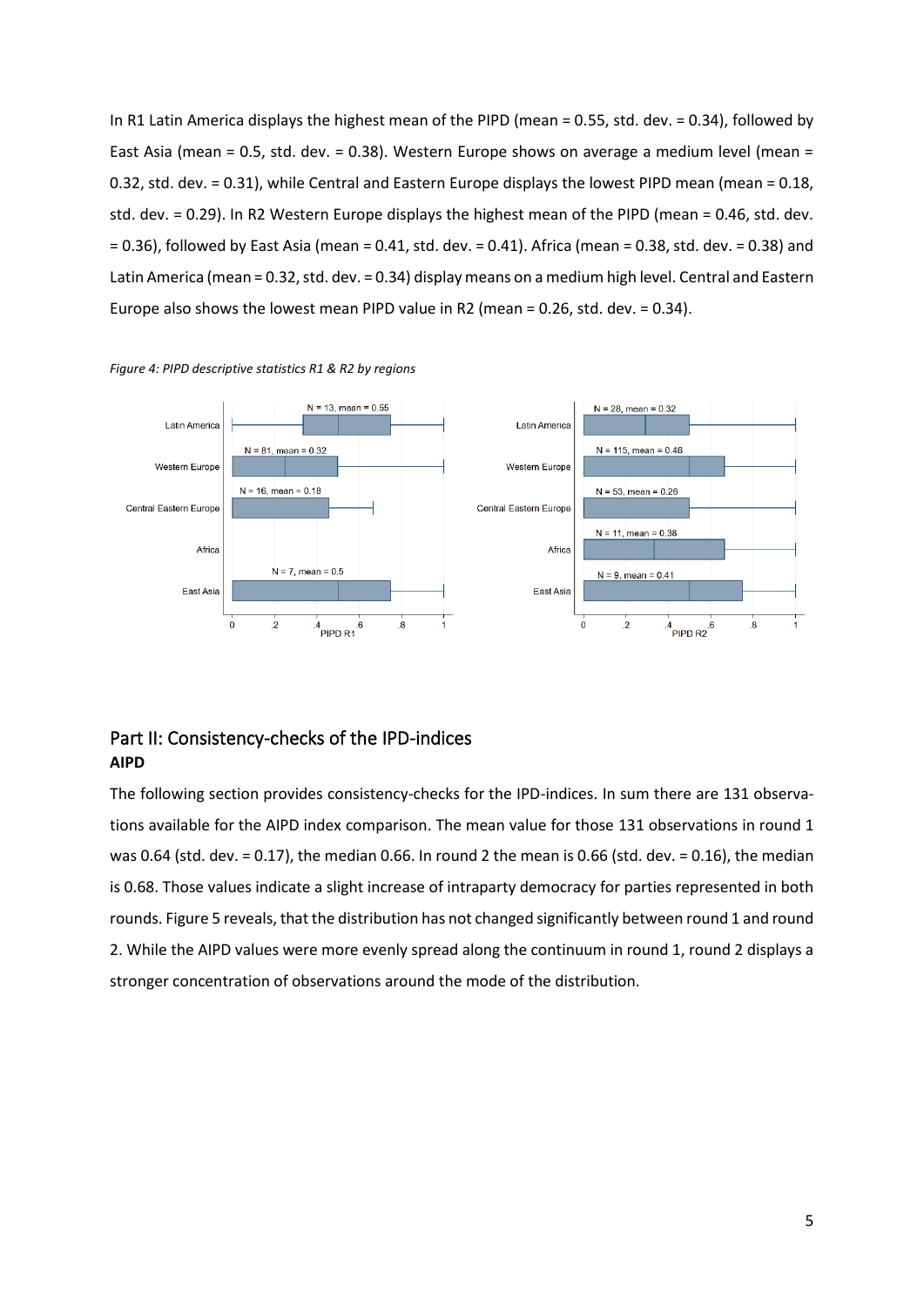<span id="page-6-0"></span>*Figure 5: Distribution of AIPD values for parties included in R 1 & 2* 



The AIPD suffered in R1 from a high share of missing values of the manifesto indicator; which means that the AIPD values where based on only 2 instead of 3 components in several cases (cf. Berge and Poguntke 2017, p. 149). As an additional consistency check, we calculated the AIPD index entirely without the manifesto component. The AIPD index without manifestos in R1 displays a mean of 0.62 (std. dev.  $= 0.15$ ) and a median of 0.61. In R2 the index displays a mean of 0.63 (std. dev.  $= 0.15$ ) and a median of 0.63. Figure 6 reveals a similar distribution in R2 as in R1. In round 1 the distribution is rather right skewed and in round 2 rather left skewed. The correlation between both versions is 0.82.



<span id="page-6-1"></span>*Figure 6: Distribution of the AIPD in round 1 and round 2 without the programmatic dimension*

#### **PIPD**

In sum there are 124 observations available for the PIPD index comparison. The mean value for those 124 observations in round 1 was 0.35 (std. dev. = 0.33), the median 0.33. In round 2 the mean is 0.46 (std. dev. = 0.36), the median is 0.5. Those values indicate a significant increase of intraparty democracy in terms of the inclusion of all party members. Figure 7 reveals that the distribution has changed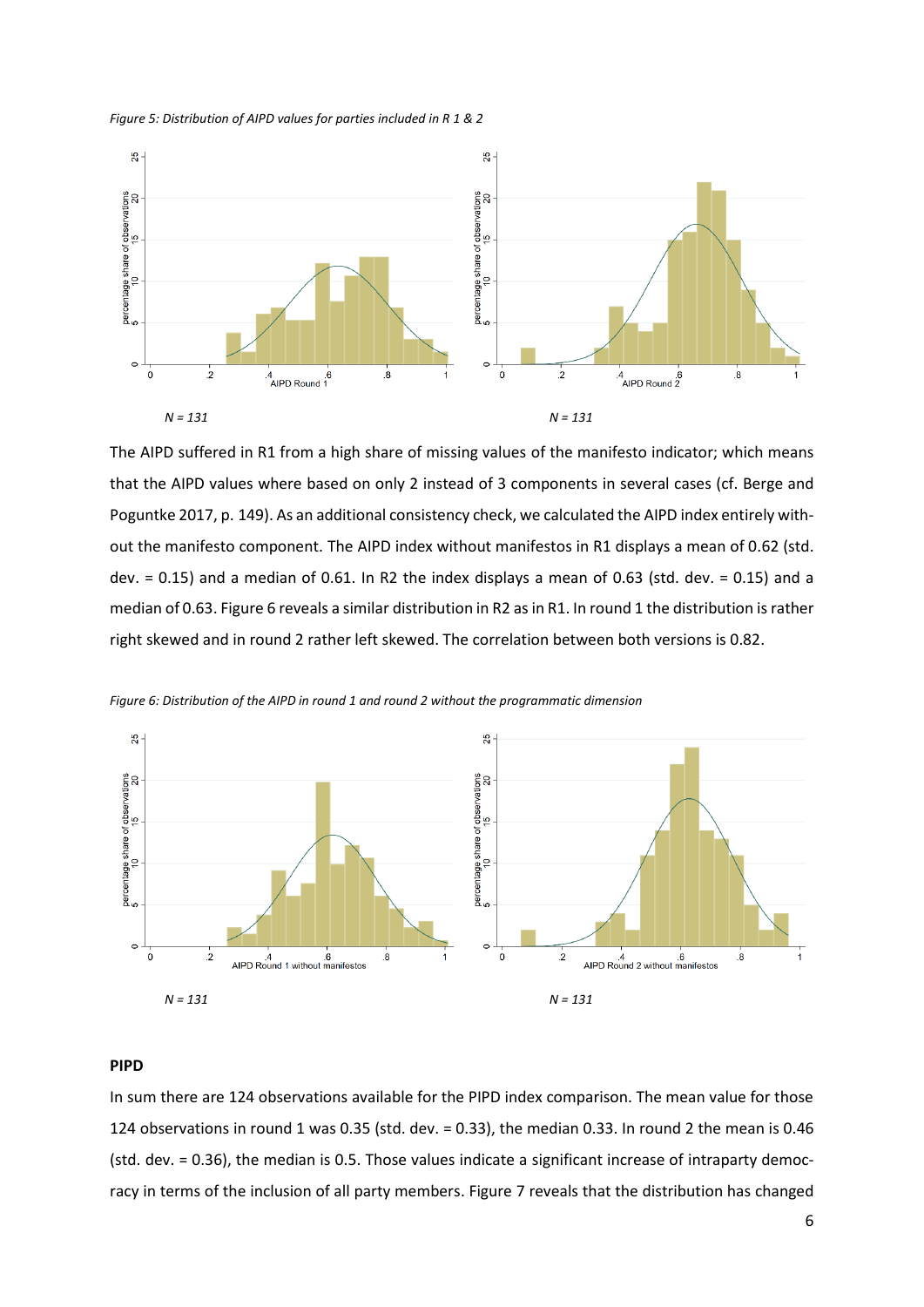between round 1 and round 2. In comparison to round 1, in round 2 a decrease of parties with low PIPD-values and an increase with high values is observable. These observations are only applicable to the cases available in both rounds.



<span id="page-7-0"></span>*Figure 7: Distribution of PIPD values for parties included in R 1 & 2*

#### *Deviation between R1 and R2*

In the following the differences between round 1 and round 2 are shown. If the measurement of the IPD-index is reliable the deviation from R1 to R2 should not be very high. The differences are calculated for observations that were made in both rounds. For each observation the value of round 2 is subtracted from the value of round 1. The higher the value of this difference, the higher is the deviation between both rounds. Note that all negative values of difference are transformed to positive values. This transformation allows to reasonable interpret a mean of difference between R1 and R2.

#### **AIPD**

The mean difference between round 1 and round 2 is 0.14 (std. dev. = 0.13). The comparison of the AIPD without manifestos reveals an even smaller margin of deviation. The mean difference in this case is only 0.11 (std. dev. = 0.09). Figure 8 displays the difference between R1 and R2.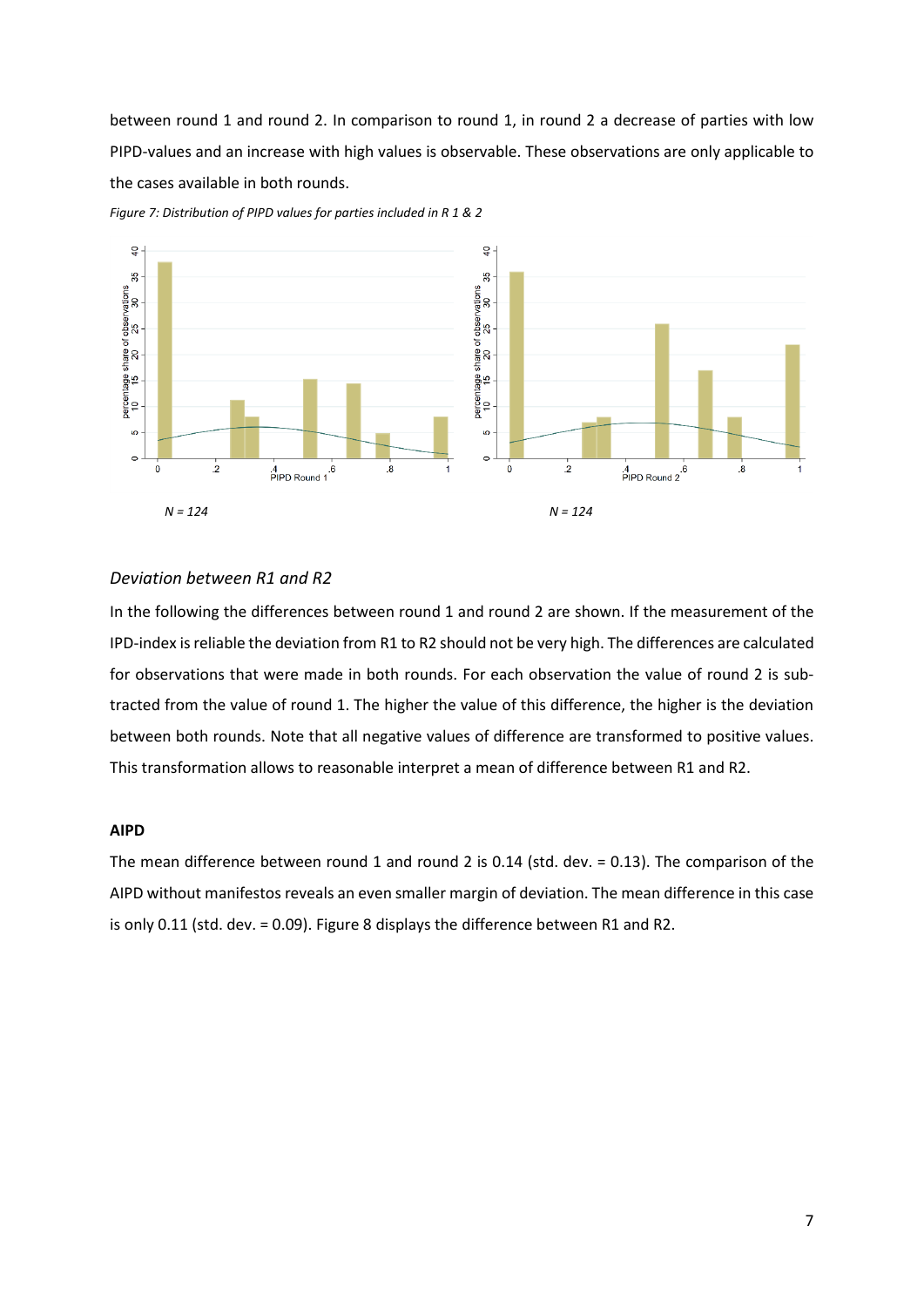<span id="page-8-0"></span>*Figure 8: Difference AIPD between round 1 and round 2*



There are several outliers. The French Republicans, the Israelian Balad, the British Liberal Democrats, the Danish Social Democrats and three parties from Romania (National Liberal Party, Social Democratic Party and the Democratic Alliance of Hungarians in Romania) display difference values over 0.4 in comparison of the AIPD. They also display high values of difference in regard of the AIPD comparison without manifestos. Table 3 denotes the differences of the outliers in the AIPD components between round 1 and round 2.

The French Republicans show changes in the variables Candidate-Selection-Vote, PartyLeader-Selection-Vote-Existent, PartyLeader\_Prerogatives/Accountability and Ex-Officio-Seats\_Executive. In every variable an increase of intraparty-democracy is observable. The changes of the Israelian Balad are attributed to changes in all three dimensions. Round 1 provided no information for manifesto rules, while round 2 did not provide information for personnel selection rules. The inclusiveness of the structural dimension increased slightly between both rounds. The UK Liberal Democrats introduced more exclusive personnel selection rules, while rules regarding the party structure rose to more inclusiveness. The Danish Social Democrats show strong changes in the dimensions personnel and structure. On both dimensions the party increased their inclusiveness of decision-making rules. In both rounds no information over the process of manifesto-making was available.

All Romanian parties display the same AIPD values in R1. This could be the result of a coding error in the PPDB data in R1b. Hence, Romania should be excluded from the usage of the AIPD in R1b, until the potential errors are checked.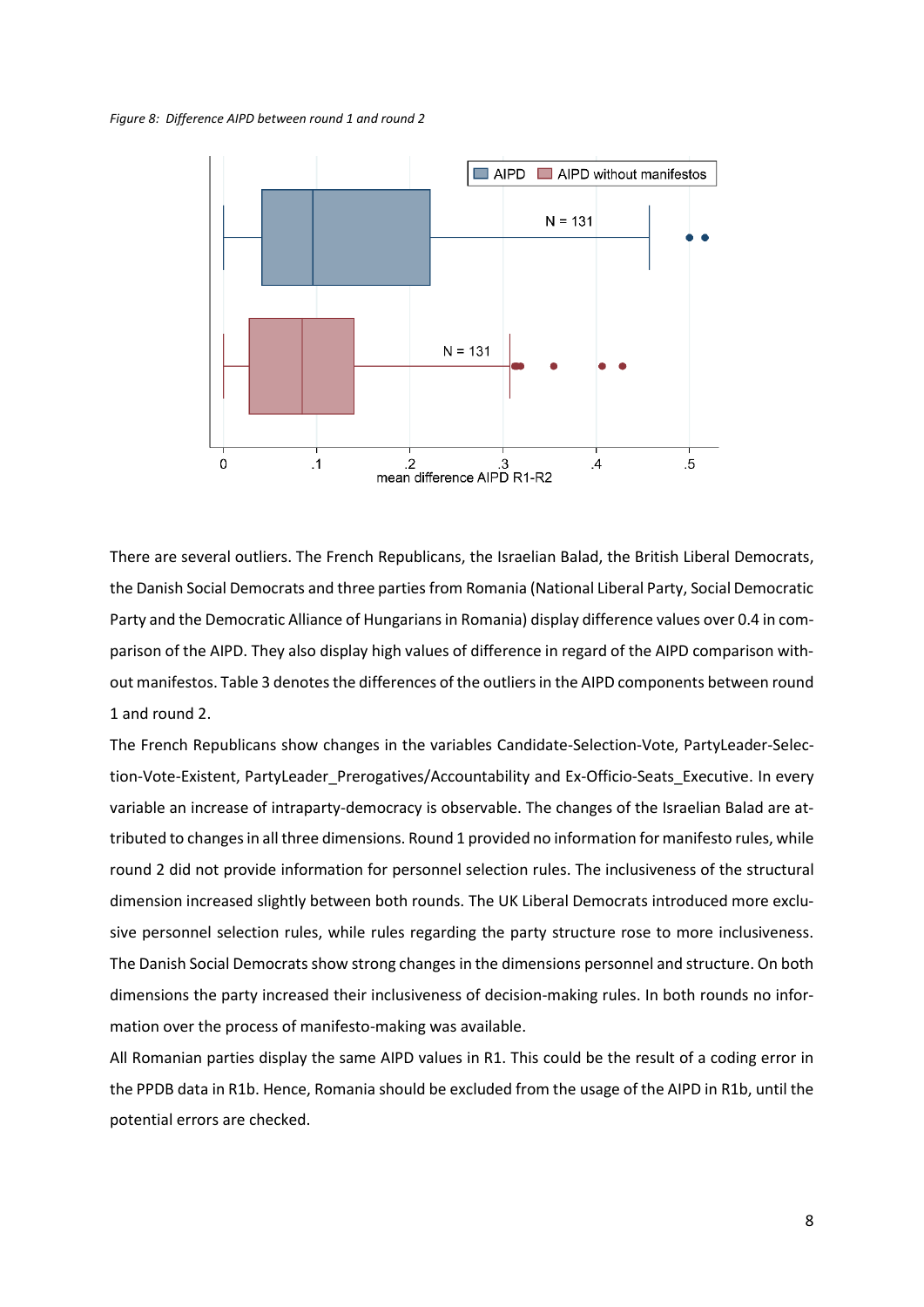<span id="page-9-1"></span>

| Table 3: AIPD component values of the outliers |  |  |  |
|------------------------------------------------|--|--|--|
|------------------------------------------------|--|--|--|

| Round | Country        | Partyname                     | <b>AIPD difference</b> | <b>AIPD</b> | Programme | Personell | <b>Structure</b> |
|-------|----------------|-------------------------------|------------------------|-------------|-----------|-----------|------------------|
|       | France         | The Republicans               | 0.46                   | 0.31        | $-888$    | 0.25      | 0.43             |
|       |                |                               |                        | 0.77        | $-888$    | 0.88      | 0.66             |
|       | Israel         | Balad                         | 0.44                   | 0.44        | $-888$    | 0.25      | 0.63             |
|       |                |                               |                        | 0.88        | 1.00      | $-888$    | 0.75             |
|       | United Kingdom | Liberal Democrats             | 0.46                   | 0.88        | $-888$    | 1.00      | 0.25             |
|       |                |                               |                        | 0.42        | 0.00      | 0.50      | 0.76             |
|       | Denmark        | Social Democrats              | 0.46                   | 0.30        | 0.00      | 0.42      | 0.48             |
|       |                |                               |                        | 0.76        | $-888$    | 0.75      | 0.76             |
|       | Romania        | <b>National Liberal Party</b> | 0.41                   | 0.26        | $-888$    | 0.19      | 0.33             |
|       |                |                               |                        | 0.67        | 1.00      | 0.63      | 0.38             |
|       | Romania        | Social Democratic Party       | 0.44                   | 0.26        | $-888$    | 0.19      | 0.33             |
|       |                |                               |                        | 0.70        | 1.00      | 0.69      | 0.42             |
|       | Romania        | Alliance of Hungarians in     | 0.43                   | 0.26        | $-888$    | 0.19      | 0.33             |
|       |                | Romania                       |                        | 0.69        | 1.00      | 0.63      | 0.44             |

The correlation between the AIPD R1 and the AIPD R2 reveals a medium strong positive relationship (r= 0.341). The relationship is even stronger for the AIPD indices without the manifesto dimension (r=0.503). Figure 9 displays the bivariate regression estimates for both AIPD indices. The AIPD in R1 explains 12% of the overall variance of the AIPD in R2, the correlation between both indices is positive and highly significant<sup>2</sup>.

<span id="page-9-0"></span>*Figure 9: Bivariate estimation for the AIPD R1 & R2*



It is important to note, that the correlation coefficient and the  $R<sup>2</sup>$  is reduced through the integration of some AIPD-values from R1b (Brazil, Chile, Romania) and through the new AIPD-values from R2 (Denmark, Ireland). In the case of Romania, we have already already discussed possible data problems. The same could be true for Brazil, Chile, Denmark, and Ireland. We replicated the bivariate analysis without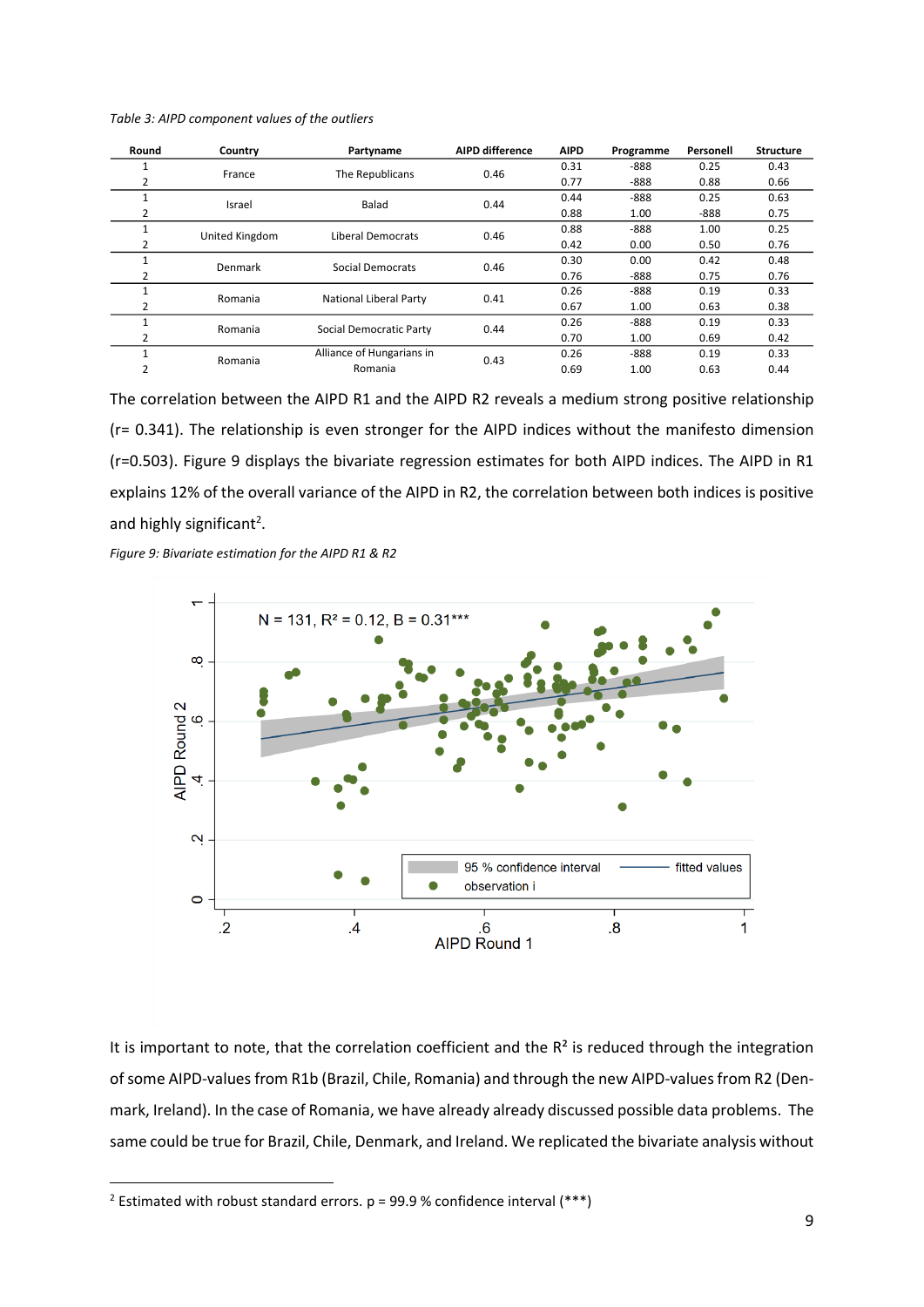those countries. The r-value reveals a stronger, positive relationship without them (r= 0.51). Figure 10 displays the bivariate regression estimates without those countries. The number of observations is reduced to 103. With this case selection the AIPD in R1 explains 26 % of the variance of the AIPD in R2, the correlation is positive and highly significant. This indicates, that the lower  $R^2$  in figure 9 could be attributed to a potential data bias in the countries mentioned. At first sight no problems could be detected in the data for Chile, Brazil, Denmark, and Ireland. However, as those countries reduce the R² significantly they should be checked in depth.



<span id="page-10-0"></span>*Figure 10: Bivariate estimation for the AIPD R1 & R2 (without Brazil, Chile, Denmark, Ireland)*

In conclusion, the differences in the AIPD-index between round 1 and round 2 are not noticeably large. The large share of the existent variation between the two rounds should be attributed to regular changes in the party rules. Some of the change is likely to be the result of the modifications in the coding scheme of the PPDB. Furthermore, potential coder bias has been reduced, as all open questions were transformed into closed ones. Additionally, many cases did not provide data for the programmatic component in R1 but do so in R2. This increases potential deviation between both rounds but also improves the measurement quality of the AIPD in R2.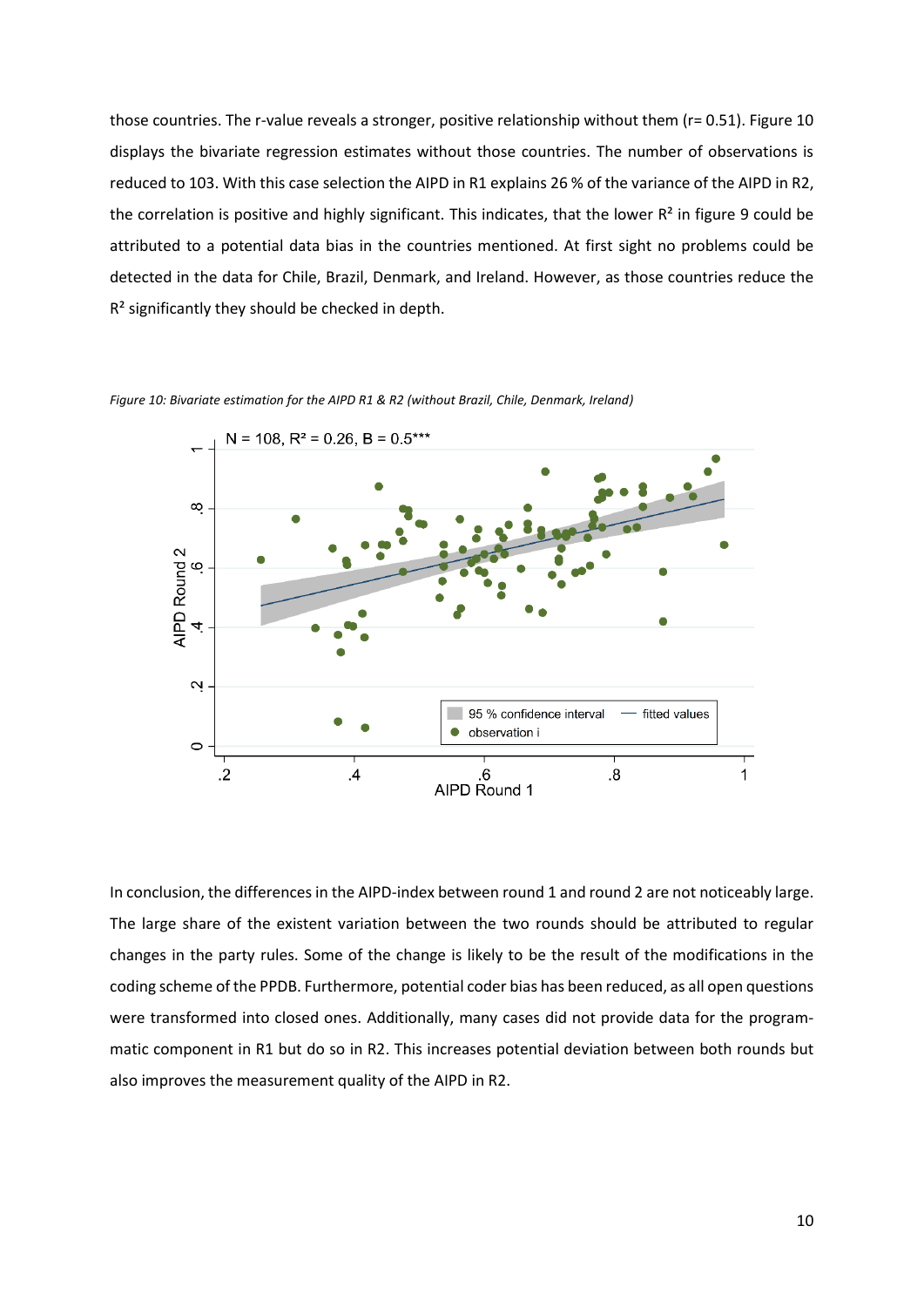#### **PIPD**

The difference of the PIPD index is slightly larger. In sum there are 124 observations. The mean difference is 0.24 (std. dev. = 0.25). Figure 10 displays the difference of the PIPD between round 1 and round 2.



<span id="page-11-0"></span>*Figure 11: Difference PIPD between round 1 and round 2*

One outlier (Civic Democratic Party, Czech Republic) displays a PIPD value of 1 in Round 1 and a value of 0 in round 2. This is the result of the change of rules regarding the decisions over manifestos and intra-party policy ballots. In R2 all party members of the Civic Democratic Party are entitled to vote in such decision-making processes. The PIPD-index of round 1 is highly correlated with the index of round 2 (r= 0.534). To sum up, the deviation between the rounds does not seem to display any systematic error and any variation should be attributed to the change of party rules.

The mean difference between the OIPD index in R1 and R2 is 0.09 (std. dev. = 0.09). Both indices are highly correlated (r = 0.366). Only 13 parties have party rules that include open plebiscites. Hence, also the OIPD index displays consistency, although it offers only little empirical relevance.

In conclusion, it is possible to observe deviations in the AIPD and the PIPD indices between round 1 and round 2. However, the differences do not signal any systematic errors in terms of measurement. Most likely, change between the rounds is attributable to change in the individual party rules. Overall,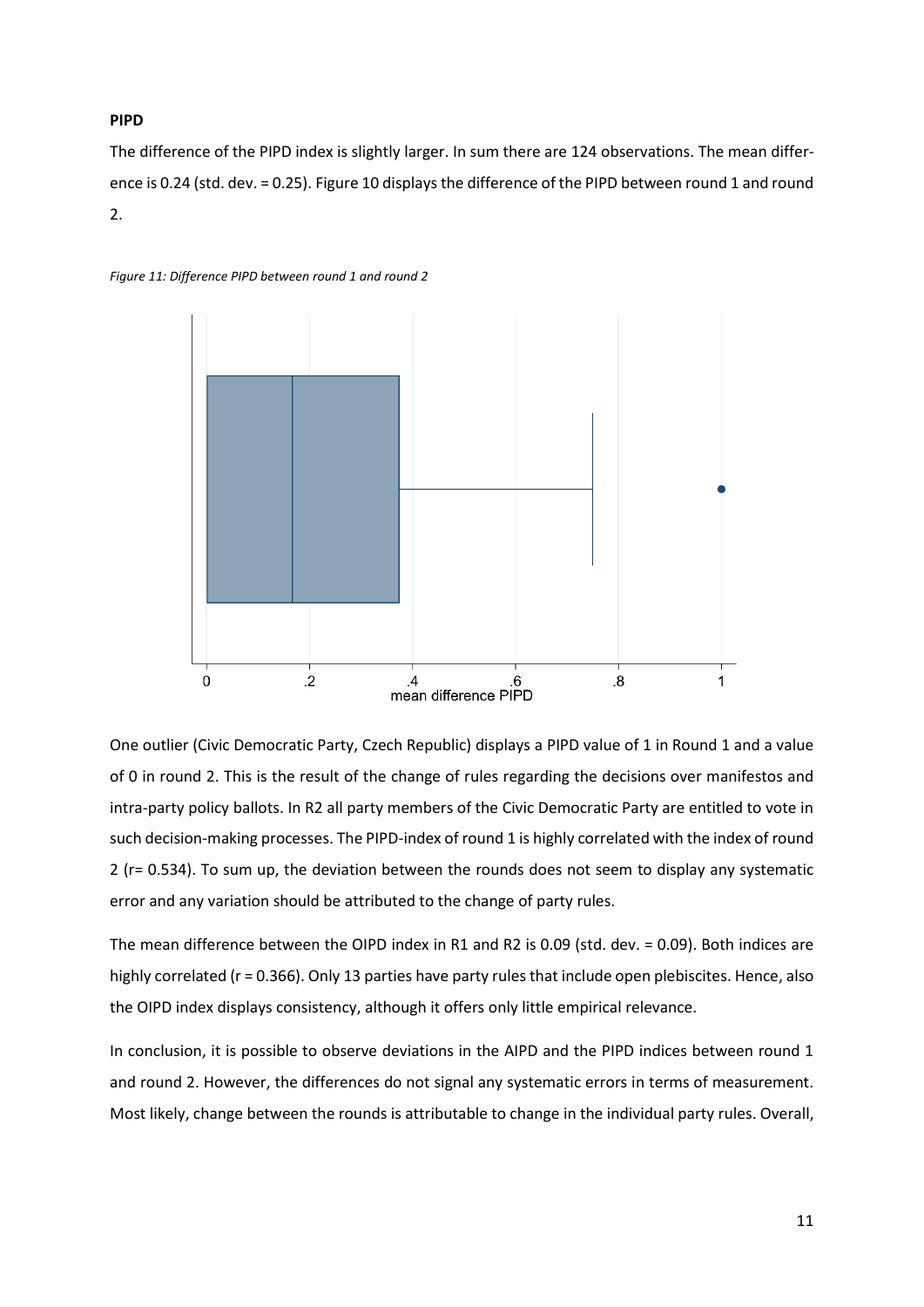there seems to be an increase in intraparty democracy from round 1 to round 2. Altogether, this consistency check is also fit to validate the coding of the AIPD and the PIPD index, as it was possible to replicate similar patterns of observations in round 2.

## <span id="page-12-0"></span>Part III: Validation of the IPD-indices

Regarding the validation of the indices several other procedures were applied. The results of this analyses are presented in the following. The IPD as a latent construct is measured through a formative model (cf. Berge and Poguntke 2017, p. 148). Latent constructs in the form of formative models follow the assumption that the causality flows from the indicators to the construct. The formative model is based on the conceptual complementarity of the used indicators. Indicators in formative models do not need to be correlated, because of the assumption of causality (cf. Arzheimer 2016, p. 101). Most crucial for the validity of formative models is the conceptual clearness of the used indicators. Formative indices are not fit to be tested using instruments like factor analysis or Cronbachs alpha. However, it is possible to perform some empirical checks of measurement quality (cf. Coltman et al. 2008, p. 1252). Therefore, this section presents results of the correlation analyses between the used indicators.

There are no formal assumptions about the correlation of indicators in a formative model. However, the indicators used should at least show the same pattern of directional relationship if they are correlated (cf. Coltman et al. 2008, p. 1252). The correlations were tested between all indicators within the three dimensions and within the whole construct (see table 4). Some indicators displayed some correlation, others did not. Of interest are especially indicators that showed a deviating form of directionality. First, within the three dimensions no indicators displayed problematic correlations, all stronger correlations were positive. Some correlations indicated negative relationships. However, the effect size of these correlation values was very small. Second, the correlations within the whole construct yielded three possibly problematic variables: Candidate-Selection-Vote, Manifesto-Vote and Congress-Voting-Rights. In these three cases, there were stronger, negative correlations. Table 4 displays the correlation values.

The correlation between Manifesto-Vote and PartyLeader-SelectionRules-Existent indicates a negative relationship between the inclusiveness of the say about programmatic decisions within a party and the formalization of the party leader selection process. PartyLeader-SelectionsRules-Existent measures the formalization of selection rules for party leaders. This variable was included on the grounds that the formalization of rules tends to guarantee participations rights and should hence promote inclusiveness. However, it does not measure the inclusiveness of these rules directly. Hence, the negative correlation could derive from party leader selection rules that are exclusive. There are in total 39 observations that display the existence of most exclusive formal rules for party leader selection and on the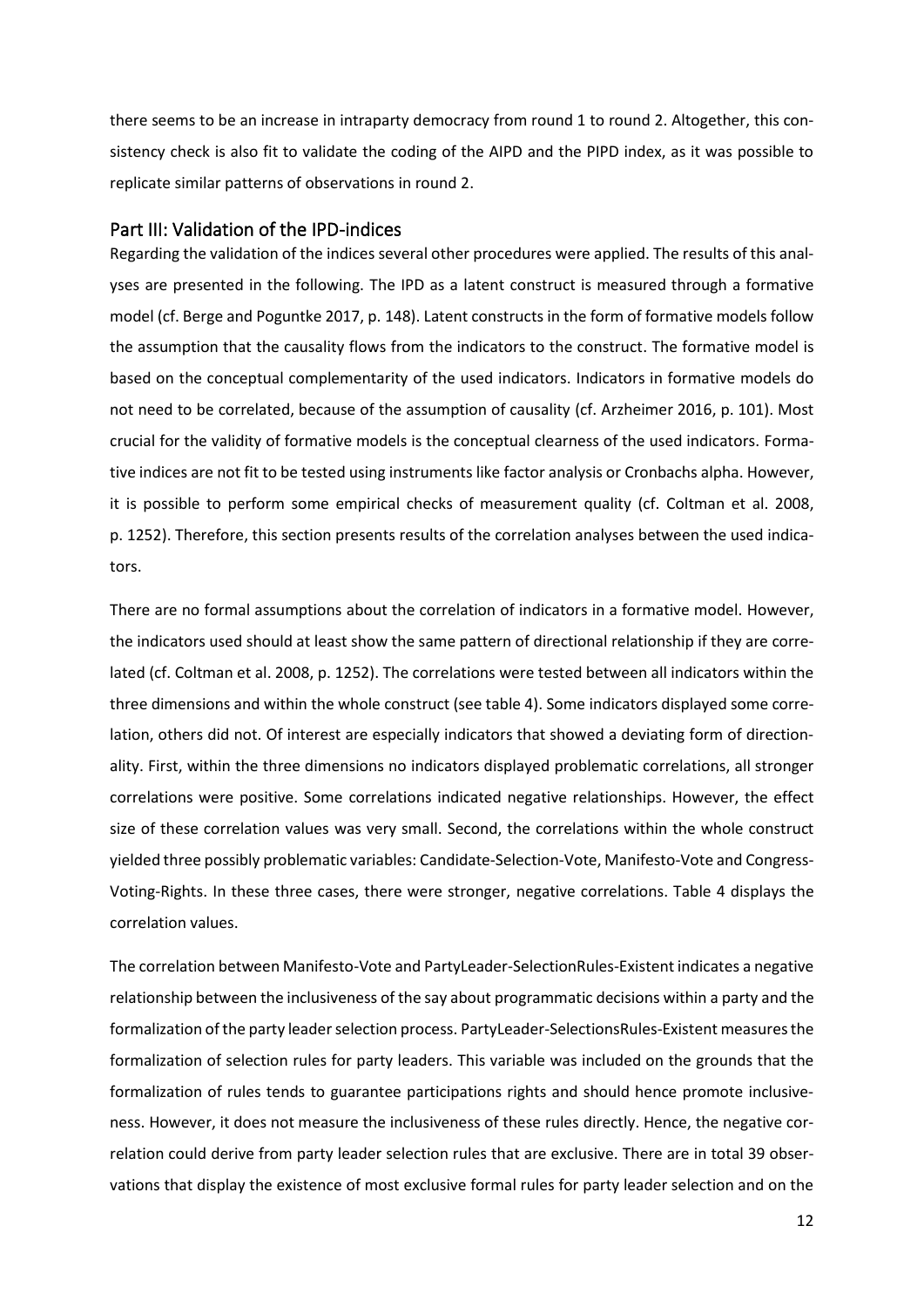same hand hold most inclusive programmatic decision rules. Furthermore, there are 91 observations in total that display formal rules for party leader selection that are exclusive. The negative correlation between both variables occurs also in Round 1 (see Appendix I). As stated before, Manifesto-Vote is biased because of the large share of missing values, the negative correlation could also be attributed to this circumstance.

Candidate-Selection-Vote displays negative correlation values with Congress-Voting-Rights, Congress-Frequency and Ex-Officio-Seats-Executive. The negative correlations could derive from the operationalization of Candidate-Selection-Vote. It measures the inclusiveness based on the involvement of the various party levels in the process of candidate selection. Most inclusive is the process if the candidate selection happens on the local level and the least inclusive is the process if the candidate selection happens on the national level. The three structural indicators Congress-Voting-Rights, Congress-Frequency and Ex-Officio-Seats-Executive measure the inclusiveness of a party through the rights and frequency of national delegate meetings. Hence, it could be that the more inclusive a party is at the local level (in Candidate-Selection-Vote), the less inclusive is the national party. Because some powers of the national party meeting are delegated to the subnational party levels. However, this is just a possible argument for the negative correlations. The negative correlation between Candidate-Selection-Vote, Congress-Voting-Rights and Ex-Officio-Seats-Executive does not occur in Round 1. Hence, these effects could be attributed to random bias. The negative correlation between Candidate-Selection-Vote and Congress-Voting-Rights is also observable in Round 1 (see Appendix I). Furthermore, the same logic could apply to the negative correlation between Congress-Voting-Rights and PartyLeader-Selection-Vote-Process. This variable also measures the inclusiveness based on the involvement of the various party levels in the process of party leader selection, while Congress-Voting-Rights measures the inclusiveness solely on the national level. This could be attributed to a coexistence of different electoral systems as in federal countries. In those cases, both variables have their justification, as both indicate an increase in higher intra-party democracy within the whole party.

The AIPD is a construct with three sub-dimensions. The correlations of the indicators are only one hint. Of greater importance is the directionality of the correlations of the sub-dimensions. No indicator displayed negative correlation within its dimension. The correlation of the dimensions does not show problematic results. The dimensions personnel and structure are positively correlated with each other (r=0.182), the other results display only very weak correlations. As the correlations of the subdimension display no problematic results, there is no effect within the index that would cause the indexvalues to rise or to fall if they should not.

.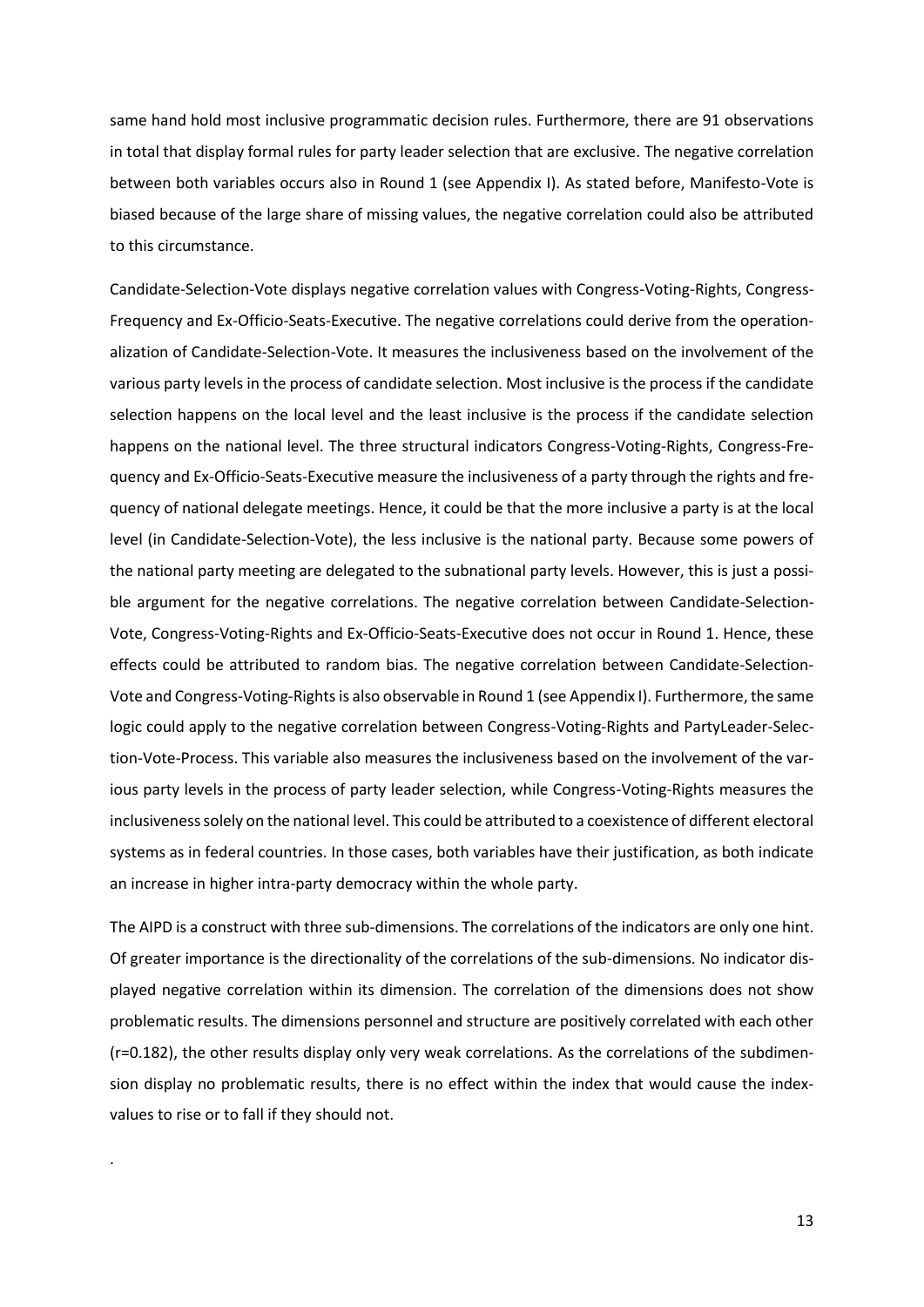#### *Table 4: Correlations of the AIPD indicators*

| Indicator<br><b>Dimension</b> |                                              | PartyLeader_SelectionRules_Existent PartyLeader Selection Vote PartyLeader SelectionVote Existent PartyLeader SelectionVote Process Candidate_Selection_Vote_ |           |           |          |          |
|-------------------------------|----------------------------------------------|---------------------------------------------------------------------------------------------------------------------------------------------------------------|-----------|-----------|----------|----------|
|                               |                                              | AIPD                                                                                                                                                          | AIPD      | AIPD      | AIPD     | AIPD     |
|                               | PartyLeader SelectionRules Existent AIPD     |                                                                                                                                                               |           |           |          |          |
| Component:                    | PartyLeader Selection Vote AIPD              | 0.069                                                                                                                                                         |           |           |          |          |
| Personnel                     | PartyLeader SelectionVote Existent AIPD      | 0.005                                                                                                                                                         | 0.129     |           |          |          |
|                               | PartyLeader SelectionVote Process AIPD       | 0.245                                                                                                                                                         | 0.3701    | $-0.0622$ |          |          |
|                               | Candidate Selection Vote AIPD                | $-0.023$                                                                                                                                                      | 0.122     | $-0.053$  | $-0.076$ |          |
| Component:                    | Manifesto Vote AIPD                          | $-0.170$                                                                                                                                                      | $-0.075$  | 0.103     | $-0.030$ | 0.049    |
| Programme                     |                                              |                                                                                                                                                               |           |           |          |          |
|                               | <b>Congress_VotingRights_AIPD</b>            | 0.049                                                                                                                                                         | 0.169     | 0.022     | $-0.148$ | $-0.149$ |
| Component:                    | <b>Congress Frequency AIPD</b>               | $-0.082$                                                                                                                                                      | $-0.0154$ | $-0.098$  | 0.137    | $-0.051$ |
| Structure                     | Ex-Officio-Seats Executive AIPD              | 0.003                                                                                                                                                         | 0.043     | $-0.015$  | 0.296    | $-0.179$ |
|                               | PartyLeader Prerogatives/Accountability AIPD | $-0.015$                                                                                                                                                      | 0.105     | 0.001     | 0.214    | 0.241    |

#### Table continued below

| <b>Dimension</b>        | Indicator                                    | Manifesto Vote AIPD | Congress VotingRights AIPD | Congress Frequency AIPD | Ex-Officio-Seats Executive AIPD | PartyLeader Prerogatives/A<br>ccountability AIPD |
|-------------------------|----------------------------------------------|---------------------|----------------------------|-------------------------|---------------------------------|--------------------------------------------------|
| Component:<br>Programme | Manifesto Vote AIPD                          |                     |                            |                         |                                 |                                                  |
|                         | <b>Congress_VotingRights_AIPD</b>            | $-0.109$            |                            |                         |                                 |                                                  |
| Component:              | Congress Frequency AIPD                      | 0.037               | 0.065                      |                         |                                 |                                                  |
| Structure               | Ex-Officio-Seats Executive AIPD              | 0.177               | $-0.018$                   | 0.142                   |                                 |                                                  |
|                         | PartyLeader_Prerogatives/Accountability AIPD | $-0.016$            | $-0.055$                   | 0.224                   | 0.150                           |                                                  |

#### <span id="page-14-0"></span>*Table 5: correlations of the PIPD indicators*

<span id="page-14-1"></span>

| <b>Dimension</b> | Indicator                       | Ballot_PolicyIssue_Vote_PIPD | Manifesto Vote PIPD | Candidate Selection Vote PIPD | PartyLeader_Selection_Vote_PIPD |
|------------------|---------------------------------|------------------------------|---------------------|-------------------------------|---------------------------------|
| Component:       | Ballot Policylssue Vote PIPD    |                              |                     |                               |                                 |
| Programme        | Manifesto Vote PIPD             | 0.067                        |                     |                               |                                 |
| Component:       | Candidate Selection Vote PIPD   | $-0.239$                     | 0.296               |                               |                                 |
| Personnell       | PartyLeader_Selection_Vote_PIPD | $-0.215$                     | $-0.099$            | 0.285                         |                                 |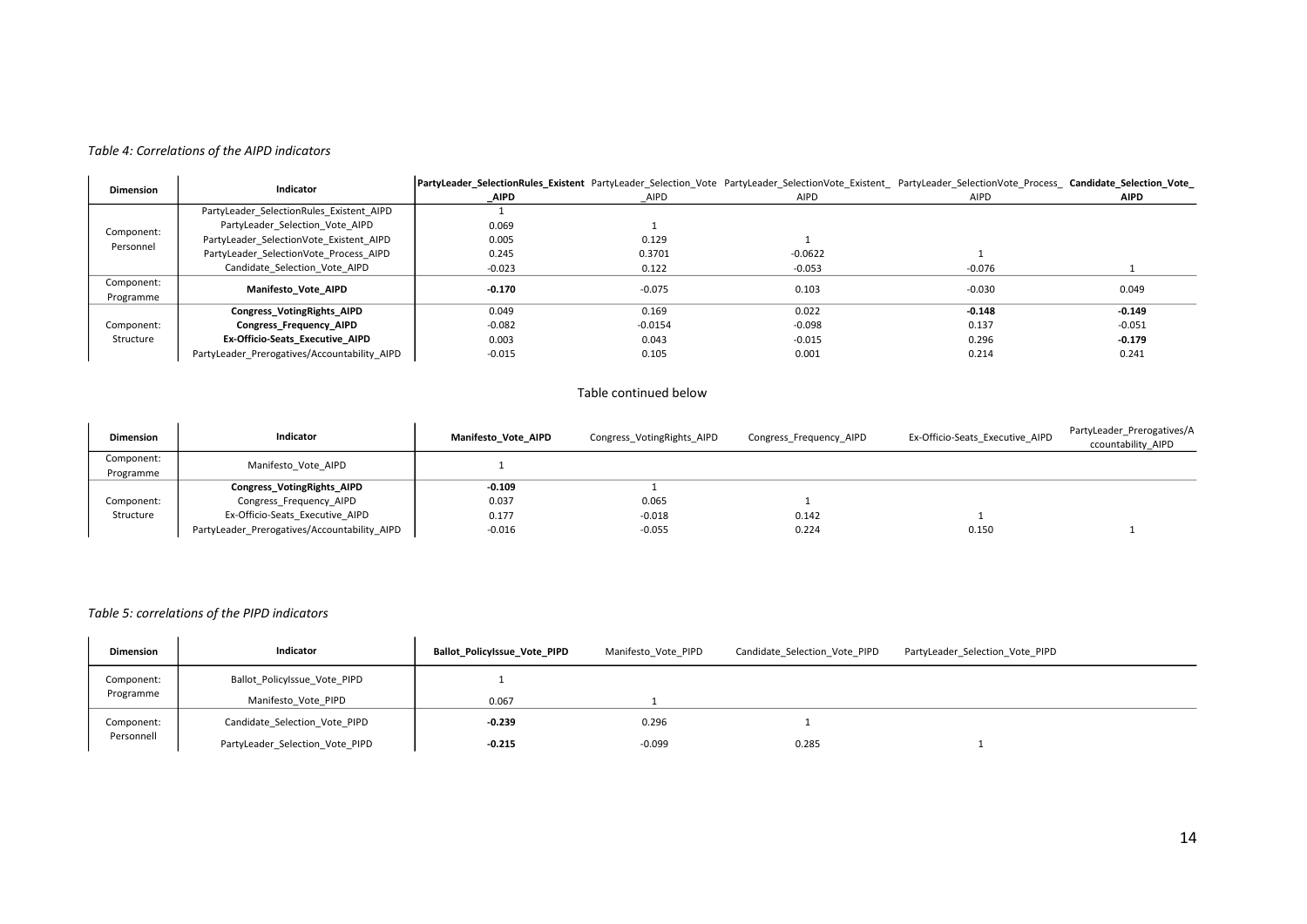The correlations were also tested for the PIPD-Index (see table 5). The results reveal that there are positive correlations within the two dimensions (Component Programme, Component Personnel). However, the results also reveal stronger negative correlations between Ballot-PolicyIssue-Vote, PartyLeader-Selection-Vote and Candidate-Selection-Vote. Hypothetically, if the items are correlated, they should display a positive relationship. Ballot-PolicyIssue-Vote measures if party members or other voters are eligible to vote in intra-party policy ballots. In sum only 71 of 243 parties allow such votes. 67 of the 71 allow the vote only for party members. Following the PIPD-coding rules Ballot-PolicyIssue-Vote is coded with 1, if only party members are eligible to vote and it is coded with 0 if other actors are eligible to vote. In total only four parties are coded with 0 according to the IPD-coding rules. Hence, the negative correlation could derive from the unbalanced distribution of values within the variable Ballot-PolicyIssue-Vote.

As argued before there is no formal empirical process to test formative models. More important is that the formative model consists of all theoretically relevant components to measure the latent construct (cf. Coltman et al. 2008, p. 1253). Hence, the empirical check of validity is only an aspect to observe potential measurement errors. This aspect should not be overestimated. Overall, there are only minor reasons for concern. They are all tied to three of the used indicators: PartyLeader-SelectionRules-Existent, Candidate-Selection-Vote and Ballot-PolicyIssue-Vote. However, those indicators display only negative correlations with indicators outside of their own dimensions. These show no problematic results. Furthermore, different case selections (e.g. without R1b, or without Denmark and Ireland) produced varying correlations results. This indicates that the negative correlations could be heavily biased by the small number of cases. Additionally, the AIPD, as a formative index may exhibit some counterintuitive correlations simply because the variety of institutional rules is so large that 'strange' combinations can occur. Of greater importance are the correlations of the three sub-dimensions. There were no problematic correlations within the dimensions and between those. Hence, no potential negative effect found would lead any AIPD or PIPD value to change in a direction it should not.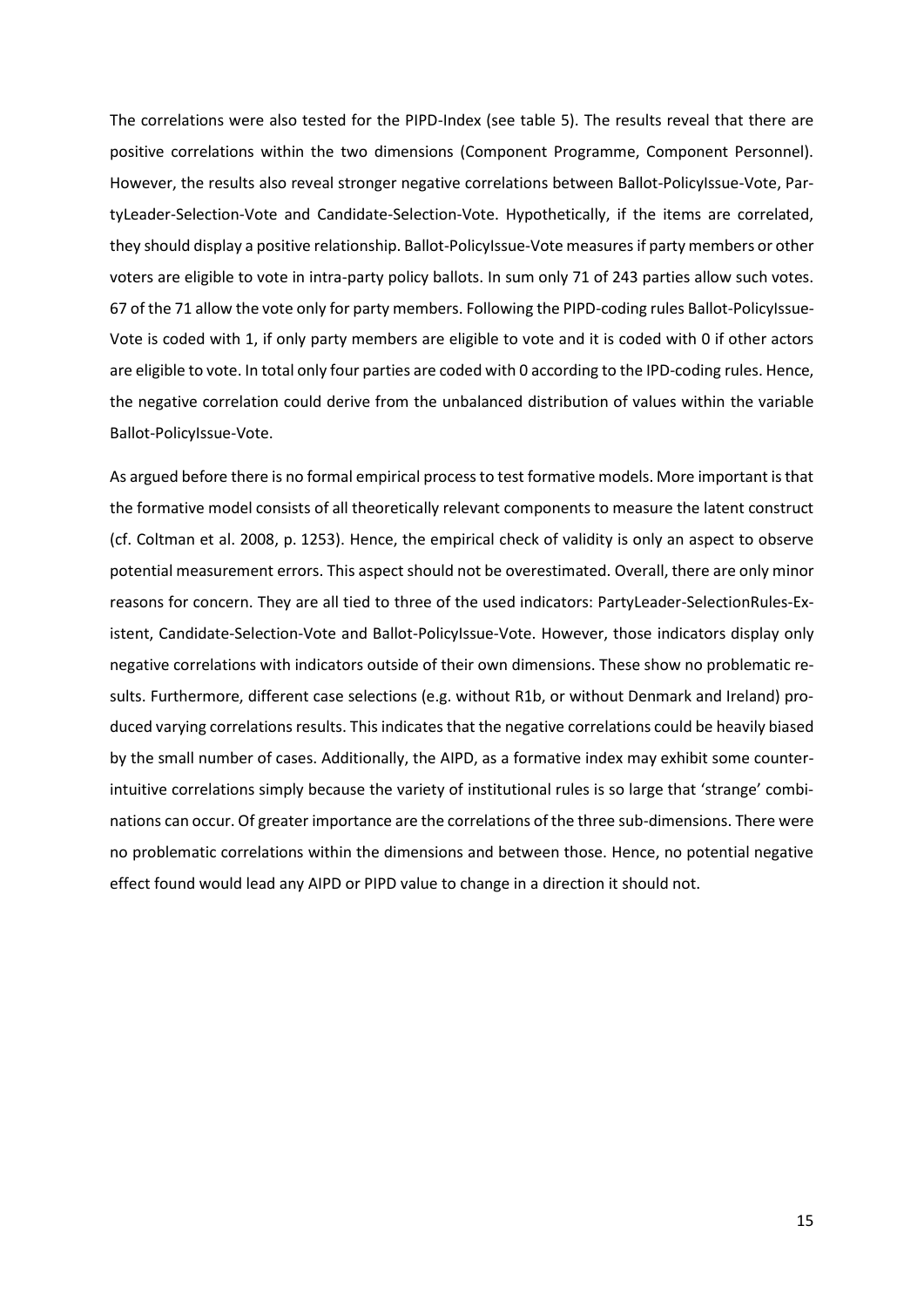## <span id="page-16-0"></span>References

Arzheimer, Kai (2016): Strukturgleichungsmodelle. Eine anwendungsorientierte Einführung. Wiesbaden: Springer VS (Lehrbuch).

Berge, Benjamin von dem; Poguntke, Thomas (2017): Varieties of Intra-Party Democracy: Conceptualization and Index Construction. In Susan E. Scarrow, Paul Webb, Thomas Poguntke (Eds.): Organizing political parties. Representation, participation, and power. First edition. Oxford, United Kingdom: Oxford University Press (Organizing political parties), pp. 136–157.

Coltman, Tim; Devinney, Timothy M.; Midgley, David F.; Venaik, Sunil (2008): Formative versus reflective measurement models: Two applications of formative measurement. In Journal of Business Research 61 (12), pp. 1250–1262.

Poguntke, Thomas; Scarrow Susan E.; Webb Paul D. (2020): "PPDB\_Round1a\_1b\_consolidated\_v1", https://doi.org/10.7910/DVN/NBWDFZ, Harvard Dataverse, V1, UNF:6:7TqxInvGFY2Kh4OGcviQ+A==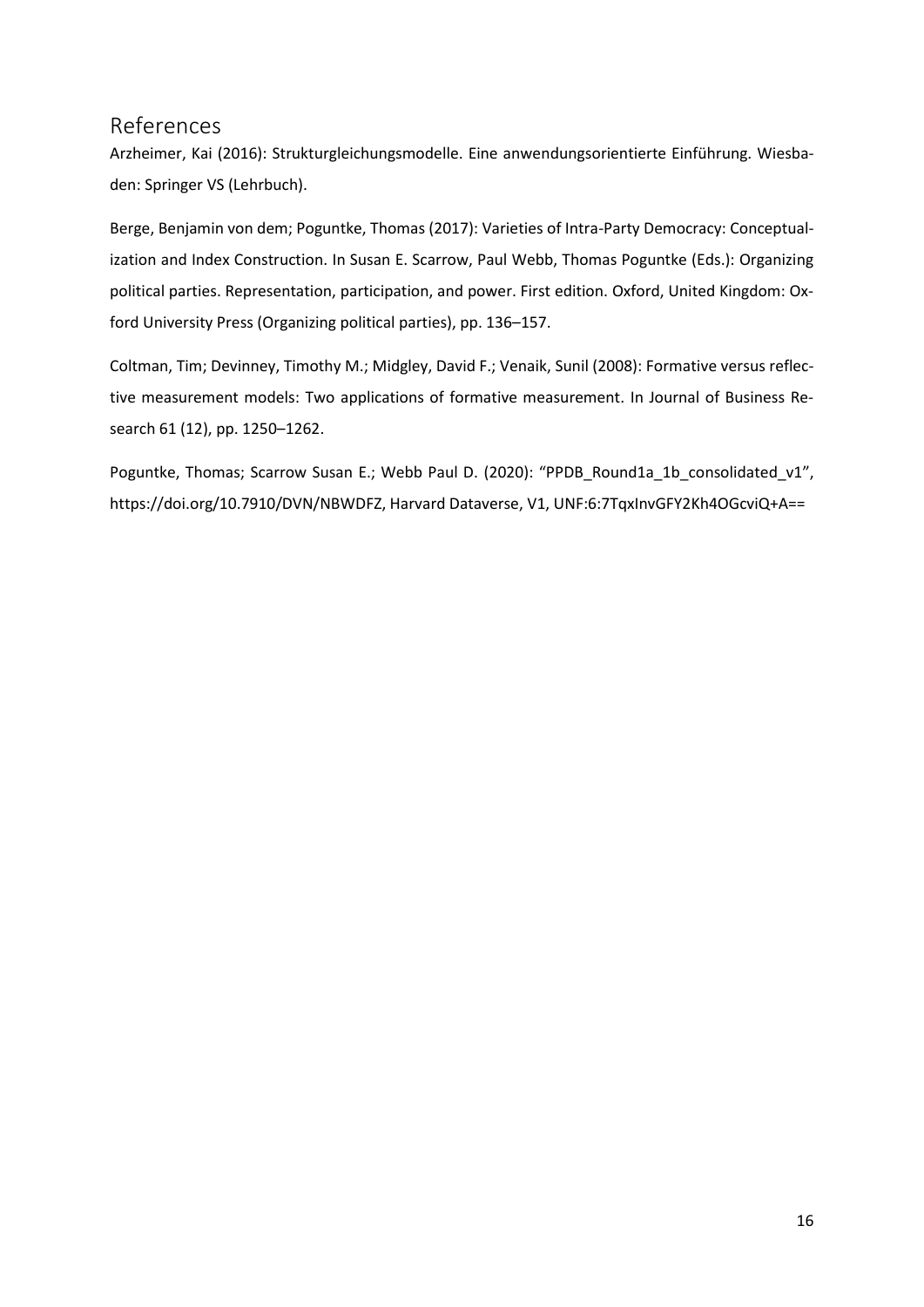# Appendix I: correlation results of round 1

<span id="page-17-0"></span>

| <b>Dimension</b>     | <b>Indicators</b>                            | PartyLeader_SelectionRules_Existent_AIPD | <b>Candidate Selection Vote AIPD</b> |
|----------------------|----------------------------------------------|------------------------------------------|--------------------------------------|
|                      | PartyLeader SelectionRules Existent AIPD     |                                          | $-0.059$                             |
|                      | PartyLeader Selection Vote AIPD              |                                          |                                      |
| Component: Personnel | PartyLeader SelectionVote Existent AIPD      | 0.055                                    | 0.228                                |
|                      | PartyLeader SelectionVote Process AIPD       | 0.074                                    | 0.139                                |
|                      | Candidate Selection Vote AIPD                | $-0.059$                                 |                                      |
| Component: Programme | <b>Manifesto Vote AIPD</b>                   | $-0.166$                                 | 0.320                                |
|                      | Congress_VotingRights_AIPD                   | 0.181                                    | $-0.243$                             |
| Component: Structure | <b>Congress Frequency AIPD</b>               | 0.103                                    | 0.300                                |
|                      | Ex-Officio-Seats_Executive_AIPD              | $-0.114$                                 | 0.096                                |
|                      | PartyLeader Prerogatives/Accountability AIPD | $-0.073$                                 | 0.126                                |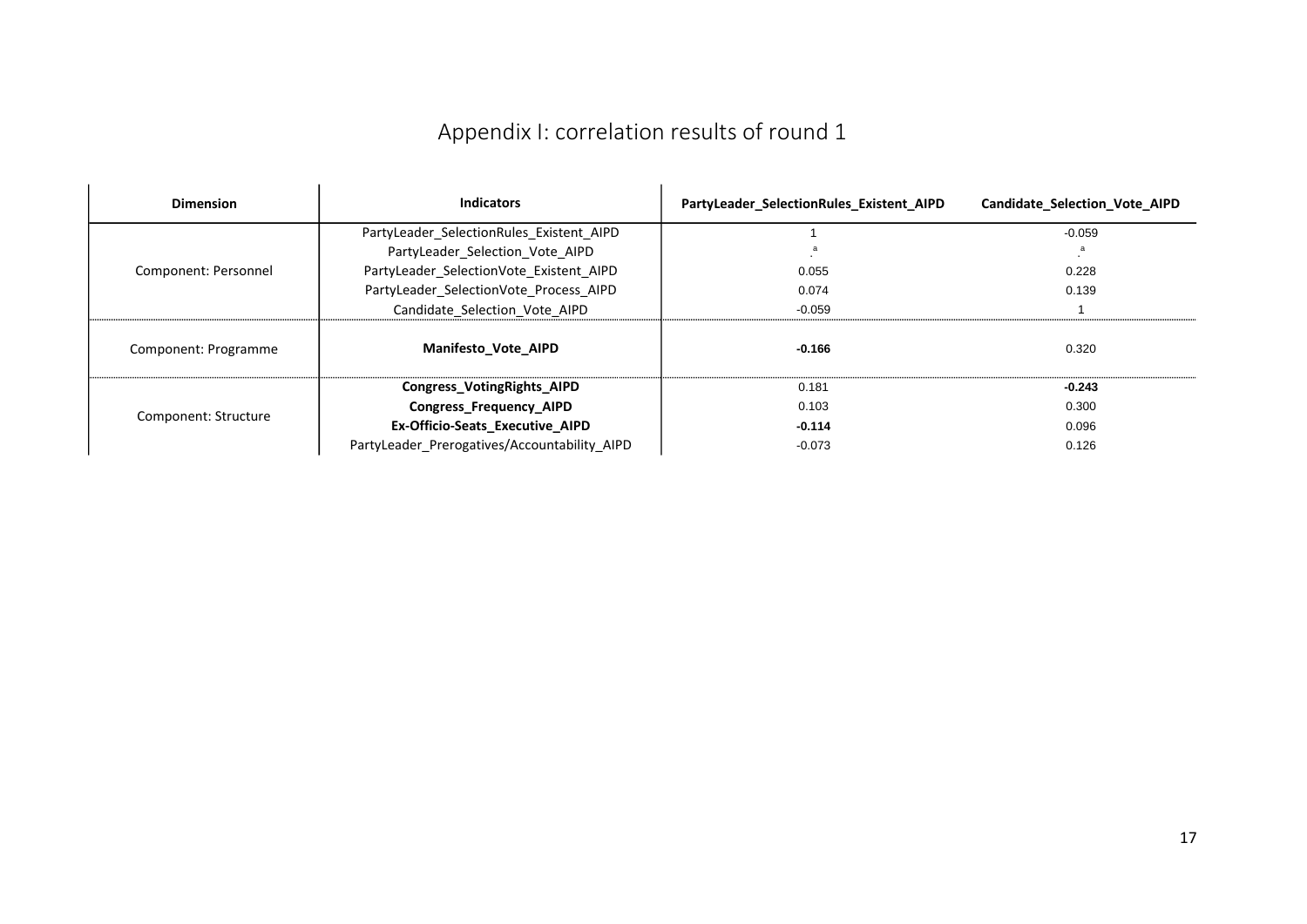# Appendix II: Description of changes in the IPD-Index (PPDB Round 2)

<span id="page-18-0"></span>The IPD-index of round 2 is based on some different variables, as the composition of the PPDB slightly changed. All the change is attributed to the transformation of the open questionsinround1 regarding the influence of different party bodies on the candidate and the party leader selection. The table below denotes the change of all variables and the new configuration.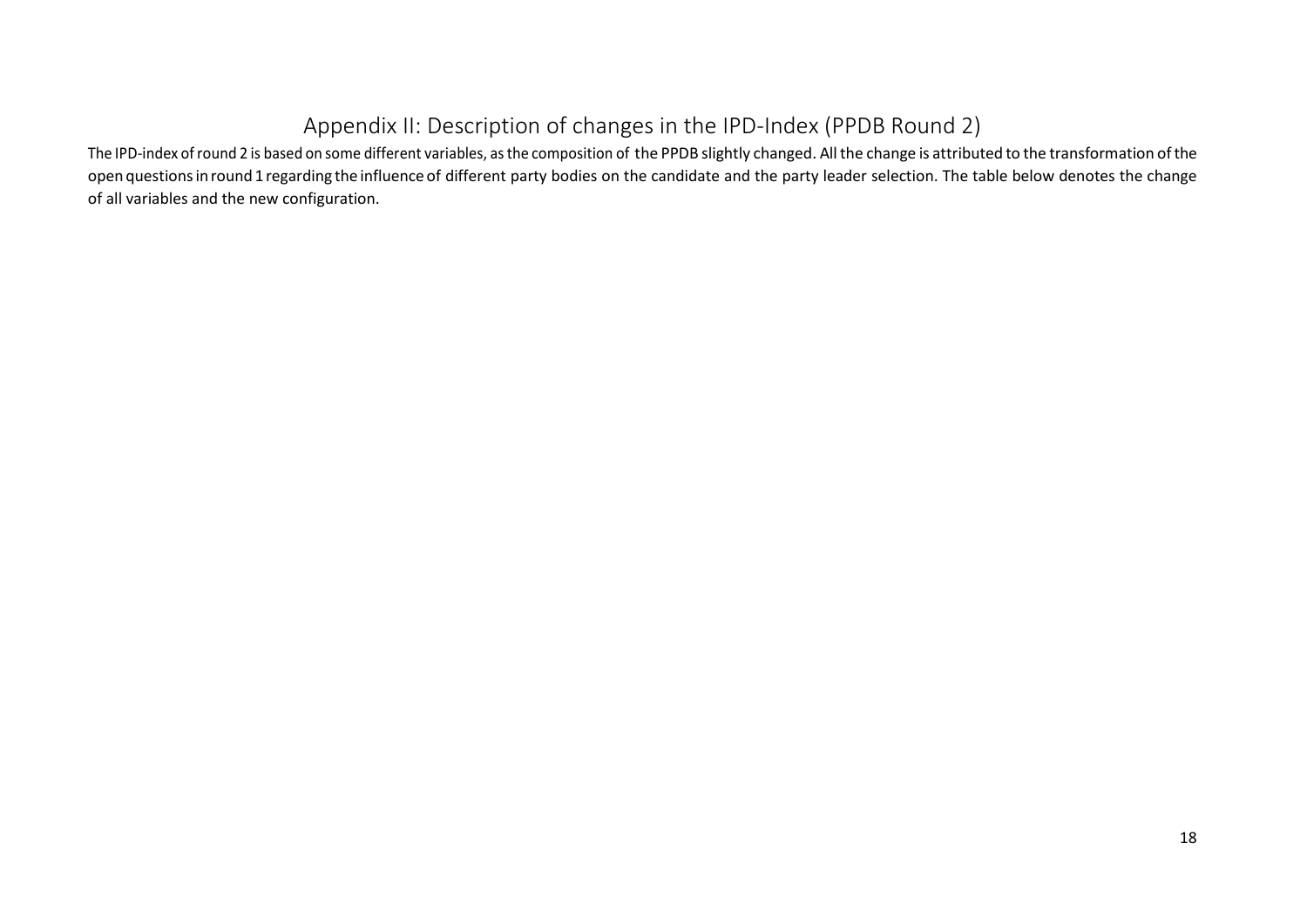| <b>IPD-Component</b>     | <b>PPDB-Items Round 1</b>                                                                      | <b>PPDB-Items Round 2</b>                       | <b>Comments on change</b>       |
|--------------------------|------------------------------------------------------------------------------------------------|-------------------------------------------------|---------------------------------|
|                          | IPD-Variable: Congress_VotingRights_AIPD (cvrAIPD)                                             |                                                 |                                 |
|                          | <b>Opening Question:</b>                                                                       | Opening Question: Which of the following were   |                                 |
|                          | CR35CONNUM: How many national party congresses                                                 | eligible to vote at this congress? (C119CONVOT1 |                                 |
|                          | were held in the past year?                                                                    | - C123CONVOT5)                                  |                                 |
|                          | 0. None / 1. One / 2. two or more                                                              |                                                 |                                 |
|                          | CR42CON1D: Which of the following were eligible to                                             | C119CONVOT1: Voting eligible: Delegates sent    |                                 |
|                          | vote at this congress? Delegates sent from local                                               | from local parties.                             |                                 |
|                          | parties 1. Yes / 2. No / -999. Not applicable [there was   1. Yes 2. No -888. Missing -999. NA |                                                 |                                 |
|                          | no congress]                                                                                   |                                                 |                                 |
|                          | CR43CON1E: Which of the following were eligible to                                             | C120CONVOT2: Voting eligible: Delegates sent    |                                 |
| Organizational Structure | vote at this congress? Delegates sent from regional                                            | from regional parties.                          |                                 |
|                          | parties                                                                                        | 1. Yes 2. No -888. Missing -999. NA             | only the variable names changed |
|                          | 1. Yes / 2. No / -999. Not applicable                                                          |                                                 |                                 |
|                          | CR44CON1F: Which of the following were eligible to                                             | C121CONVOT3: Voting eligible: All party mem-    |                                 |
|                          | vote at this congress? All party members in at-                                                | lbers in attendance.                            |                                 |
|                          | Itendance                                                                                      | 1. Yes 2. No -888. Missing -999. NA             |                                 |
|                          | 1. Yes / 2. No / -999. Not applicable                                                          |                                                 |                                 |
|                          | CR45CON1G: Which of the following were eligible to                                             | C122CONVOT4: Voting eligible: All party         |                                 |
|                          | vote at this congress? All party members, whether in                                           | members, whether in attendance or not           |                                 |
|                          | attendance or not (internet voting, for instance)                                              | (internet voting, for instance).                |                                 |
|                          | 1. Yes / 2. No / -999. Not applicable                                                          | 1. Yes 2. No -888. Missing -999. NA             |                                 |
|                          |                                                                                                |                                                 |                                 |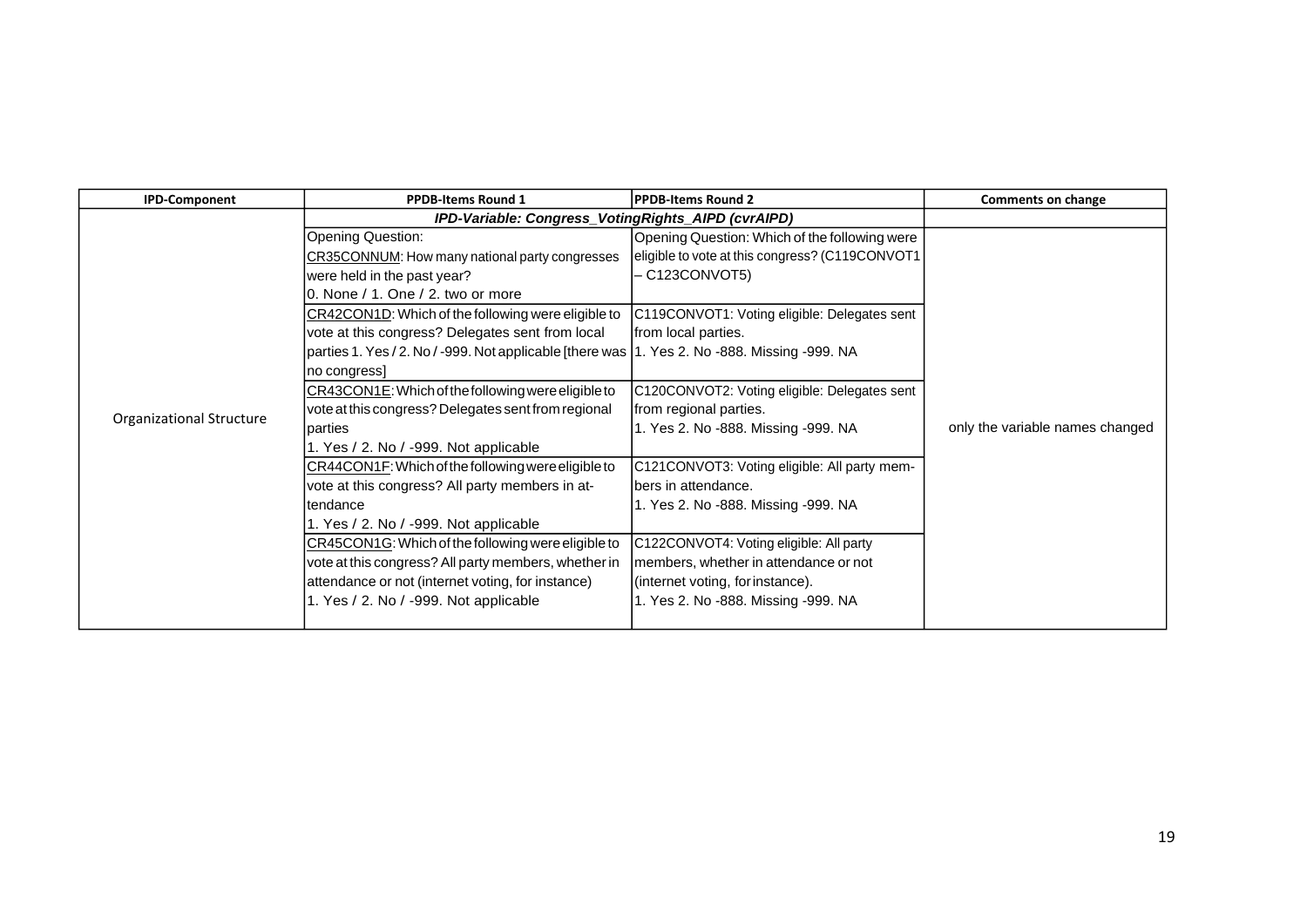| <b>IPD-Component</b>     | <b>PPDB-Items Round 1</b>                                                                                                                                                                     | PPDB-Items Round 2                                                                                                                                                                            |                           |
|--------------------------|-----------------------------------------------------------------------------------------------------------------------------------------------------------------------------------------------|-----------------------------------------------------------------------------------------------------------------------------------------------------------------------------------------------|---------------------------|
|                          | IPD-Variable: Congress_Frequency_AIPD (cfAIPD)                                                                                                                                                |                                                                                                                                                                                               | <b>Comments on change</b> |
| Organizational Structure | A78CONFREQ: According to the party statutes, how<br>frequently MUST a party congress be held? In number   how frequently MUST a party congress be held?<br>of years.                          | A78CONFREQ: According to the party statutes,<br>In number of years.                                                                                                                           | nothing changed           |
|                          | IPD-Variable: Ex-Officio-Seats_Executive_AIPD (eoseAIPD) Which of the following sit as ex officio                                                                                             | members with full voting rights on the party's highest executive body?                                                                                                                        | <b>Comments on change</b> |
|                          | A85EXCSTATE: Leaders of state/provincial or regional<br>lparties.<br>1. Yes / 2. No<br>A86EXCPM: The prime minister or chancellor, when<br>s/he is a member of this party.<br>1. Yes / 2. No. | A85EXCSTATE: Leaders of state/provincial or<br>regional parties.<br>1. Yes / 2. No.<br>A86EXCPM: The prime minister or chancellor,<br>when s/he is a member of this party.<br>1. Yes / 2. No. |                           |
| Organizational Structure | A87EXCPRES: The president (in presidential or semi-<br>presidential systems), when s/he is a member of this<br>party.                                                                         | A87EXCPRES: The president (in presidential or<br>semi-presidential systems), when s/he is a<br>member of this party.                                                                          | nothing changed           |
|                          | A88EXCMIN: Government ministers, when they are<br>members of this party.<br>1. Yes / 2. No                                                                                                    | A88EXCMIN: Government ministers, when they<br>are members of this party.<br>1. Yes / 2. No                                                                                                    |                           |
|                          | A89EXCPPG: Leader of the party group in the lower<br>house of the legislature.<br>1. Yes / 2. No                                                                                              | A89EXCPPG: Leader of the party group in the<br>lower house of the legislature.<br>1. Yes / 2. No                                                                                              |                           |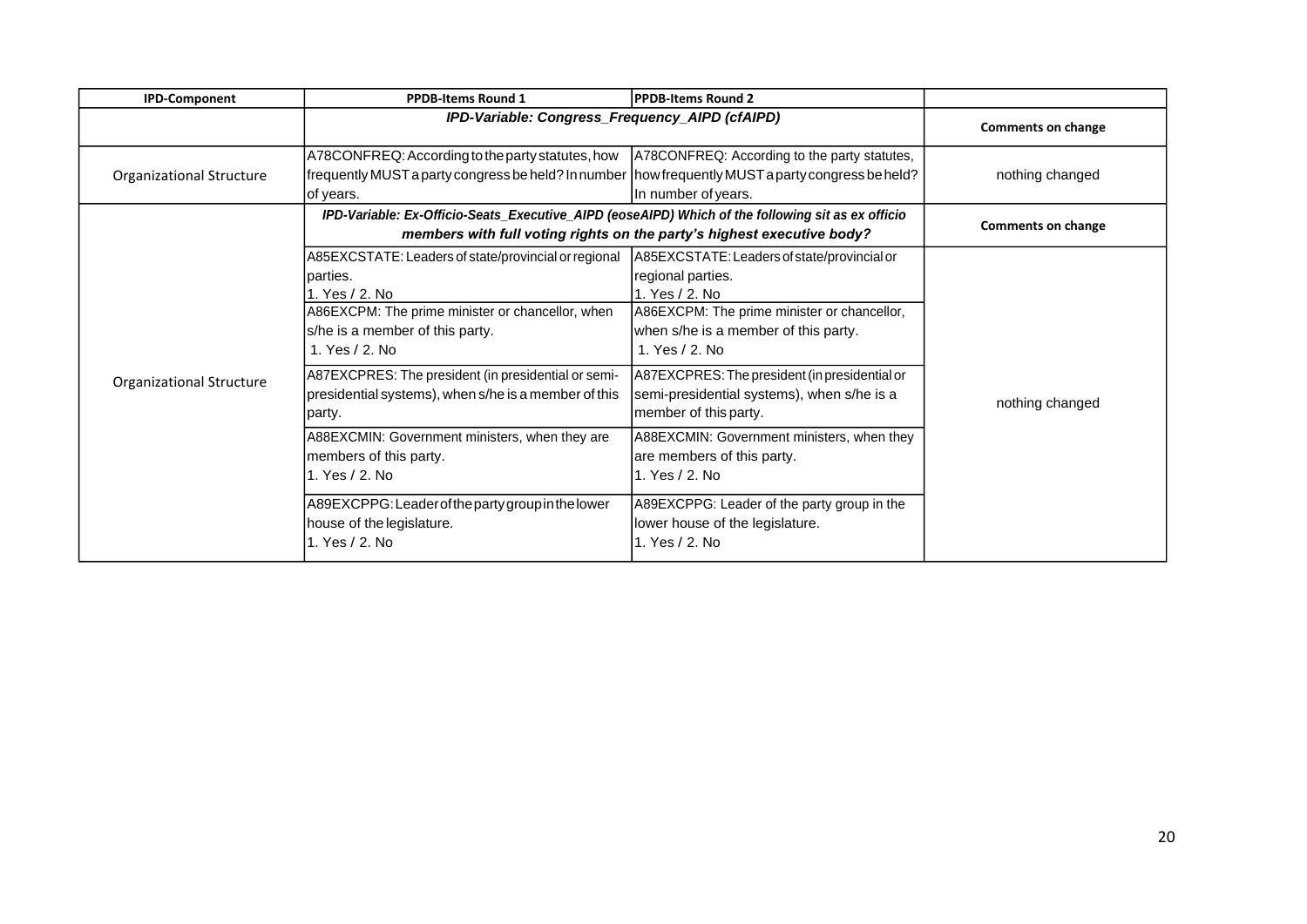| <b>IPD-Component</b>       | PPDB-Items Round 1                                                                                             | <b>PPDB-Items Round 2</b>                                                                                                                                                                                                        | <b>Comments on change</b>                                                                                                                                                                    |
|----------------------------|----------------------------------------------------------------------------------------------------------------|----------------------------------------------------------------------------------------------------------------------------------------------------------------------------------------------------------------------------------|----------------------------------------------------------------------------------------------------------------------------------------------------------------------------------------------|
|                            | <b>IPD-Variables:</b>                                                                                          |                                                                                                                                                                                                                                  |                                                                                                                                                                                              |
|                            | (1) Candidate_Selection_Vote_AIPD (csvAIPD)                                                                    |                                                                                                                                                                                                                                  |                                                                                                                                                                                              |
|                            | B22CANRUL2TXT: Individual Members<br>PIPD-Variable: Candidate_Selection_Vote_PIPD (see<br>table 2b in Part II) | <b>B22CANSELC</b><br>Do individual members play a role in<br>Selecting/Deciding on candidates?<br>A. Yes<br>B. No<br>-888. Missing                                                                                               |                                                                                                                                                                                              |
|                            | B23CANRUL3TXT: local level organization (delegate<br>meeting and/or local leadership)                          | -999. NA<br>B23CANSELC Do local level organizations<br>(meeting and/or local leadership) play a role in<br>Selecting/Deciding on candidates?<br>A. Yes<br>B. No<br>-888. Missing                                                 |                                                                                                                                                                                              |
| Decision-Making: Personnel | B24CANRUL4TXT: regional organization (delegate meet-B24CANSELC<br>ing and/or regional leadership)              | -999. NA<br>Do regional/state organizations (meeting and/or<br>regional leadership) play a role in Select-<br>ing/Deciding on candidates?<br>A. Yes<br>B. No<br>-888. Missing<br>-999. NA                                        | The original variables are no longer open<br>questionsbutclosed. This reducescoder<br>biasbut could attribute to some differ-<br>ences between the IPD- Indexin R1 and the<br>IPD-IndexinR2. |
|                            | B25CANRUL5TXT: national organization (delegate<br>meeting and/or national Leadership)                          | <b>B25ACANSELC</b><br>Do regional/state organizations (meeting and/or<br>regional leadership) play a role in suggest-<br>ing/proposing candidates for party considera-<br>tion?<br>A. Yes<br>IB. No<br>-888. Missing<br>-999. NA |                                                                                                                                                                                              |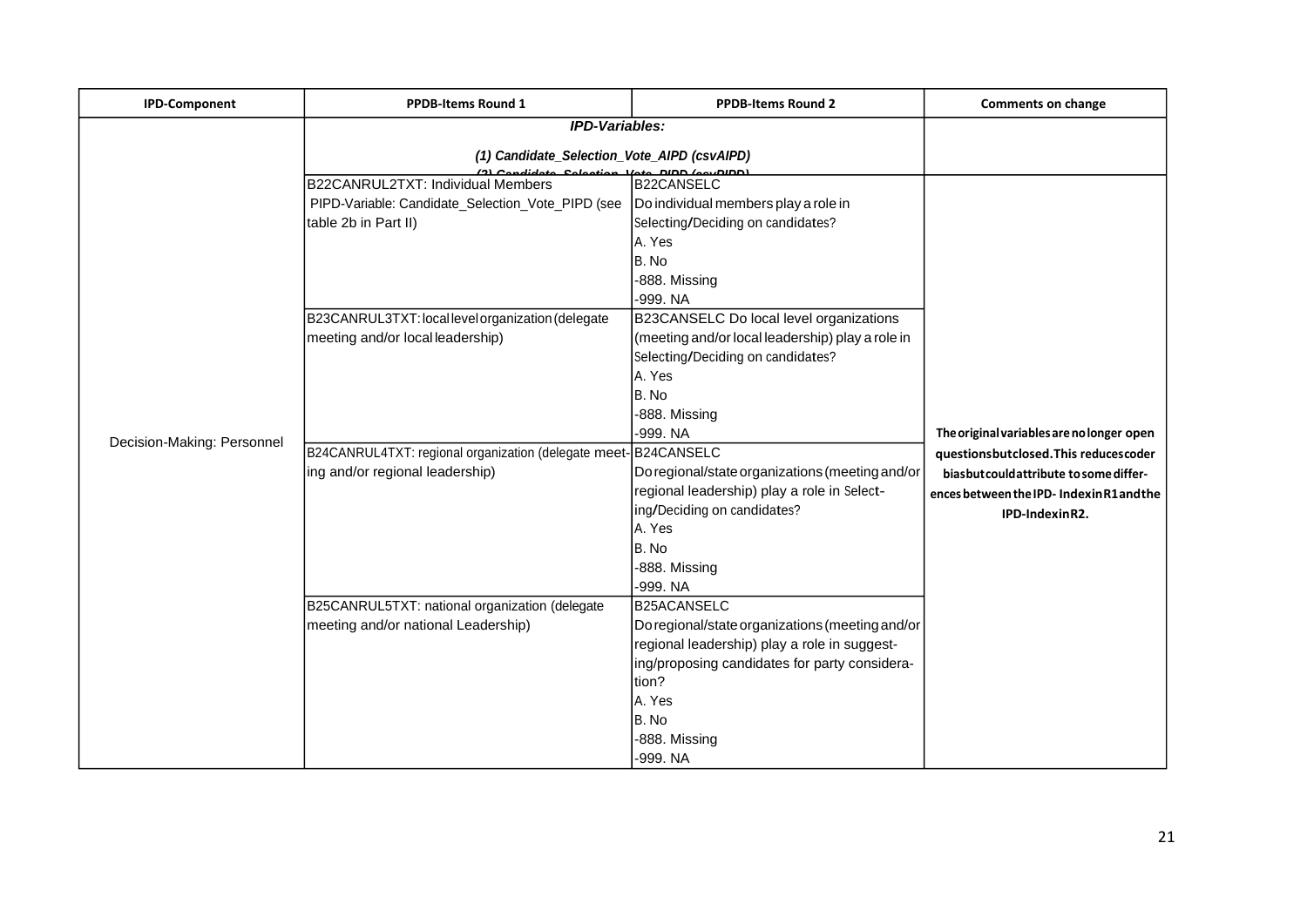| <b>IPD-Component</b>                       | <b>PPDB-Items Round 1</b>                                                                                                                                                                                                                                                                                                                                                                                     | <b>PPDB-Items Round 2</b>                                                                                                                                                                                                                                                                                                                        | <b>Comments on change</b> |
|--------------------------------------------|---------------------------------------------------------------------------------------------------------------------------------------------------------------------------------------------------------------------------------------------------------------------------------------------------------------------------------------------------------------------------------------------------------------|--------------------------------------------------------------------------------------------------------------------------------------------------------------------------------------------------------------------------------------------------------------------------------------------------------------------------------------------------|---------------------------|
|                                            | IPD-Variable: Ballot_PolicyIssue_Vote_PIPD (bpvPIPD)                                                                                                                                                                                                                                                                                                                                                          |                                                                                                                                                                                                                                                                                                                                                  |                           |
| Decision-Making: Programme (and<br>Issues) | C8REF8 According to the statutes, which of the<br>following are eligible to vote in these intra-party<br>policy ballots?<br>1. Members / 2. Members plus other registered<br>supporters / 3. All voters / 4. Procedure not specified<br>in party statutes / -999. Not applicable<br>PIPD-Variable: Ballot_PolicyIssue_Vote_PIPD (see ta-<br>ble 2b in Part II)                                                | C8REF8 According to the statutes, which of the<br>following are eligible to vote in these intra-party<br>policy ballots?<br>1. Members / 2. Members plus other registered<br>supporters / 3. All voters / 4. Procedure not<br>specified in party statutes / -999. NA<br>PIPD-Variable: Ballot_PolicyIssue_Vote_PIPD<br>(see table 2b in Part II) | nothing changed           |
|                                            | IPD-Variable: Ballot_PolicyIssue_Vote_OPIPD (bpvOPIPD)                                                                                                                                                                                                                                                                                                                                                        |                                                                                                                                                                                                                                                                                                                                                  | <b>Comments on change</b> |
| Decision-Making: Programme (and<br>Issues) | C8REF8 According to the statutes, which of the<br>following are eligible to vote in these intra-party<br>policy ballots?<br>1. Members / 2. Members plus other registered<br>supporters / 3. All voters / 4. Procedure not specified<br>in party statutes / -999. Not applicable<br>OPIPD-Variable: Ballot_PolicyIssue_Vote_OPIPD (see ta-OPIPD-Variable: Ballot_PolicyIssue_Vote_OPIPD<br>ble 2c in Part II) | C8REF8 According to the statutes, which of the<br>following are eligible to vote in these intra-party<br>policy ballots?<br>1. Members / 2. Members plus other registered<br>supporters / 3. All voters / 4. Procedure not<br>specified in party statutes / -999. NA<br>(see table 2c in Part II)                                                | nothing changed           |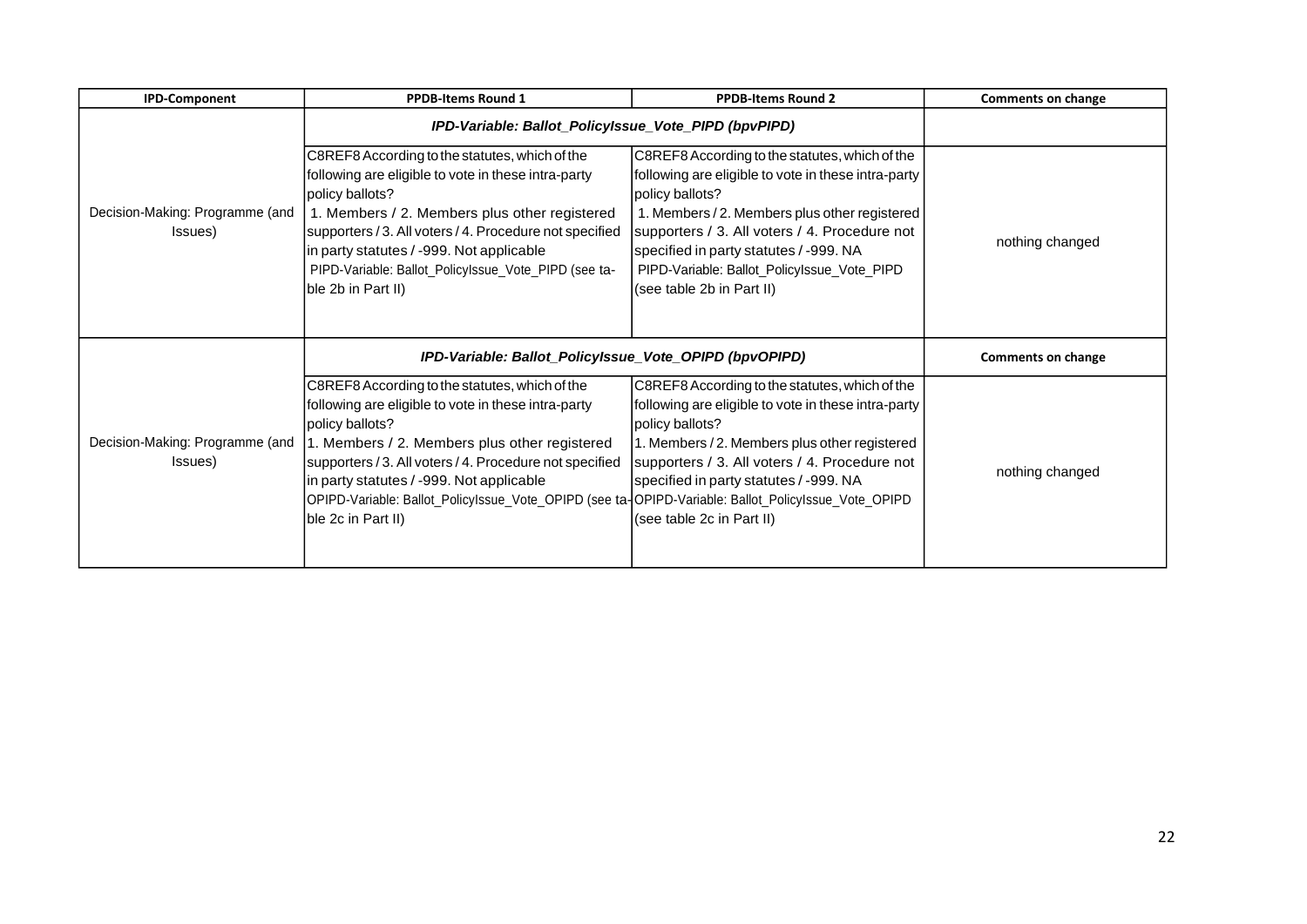| <b>IPD-Component</b>            | <b>PPDB-Items Round 1</b>                                                                                                                                                                                                                                                                 | <b>PPDB-Items Round 2</b>                                                                                                                                                                           | <b>Comments on change</b> |
|---------------------------------|-------------------------------------------------------------------------------------------------------------------------------------------------------------------------------------------------------------------------------------------------------------------------------------------|-----------------------------------------------------------------------------------------------------------------------------------------------------------------------------------------------------|---------------------------|
|                                 | IPD-Variable: PartyLeader_Prerogatives/Accountability_AIPD (ppaAIPD)                                                                                                                                                                                                                      |                                                                                                                                                                                                     |                           |
|                                 | C15LDRSUM1 Party statutes give the party leader the C15LDRSUM1 Party statutes give the party<br>right to summon party officials.<br>1. Yes / 2. No / -999. Not applicable<br>C16DRSUM2Partystatutesgivethepartyleaderthe<br>right to summon the party congress.                           | leader the right to summon party officials.<br>l1. Yes / 2. No / -999. NA<br>C16DRSUM2 Party statutes give the party leader<br>the right to summon the party congress.<br>1. Yes / 2. No / -999. NA |                           |
|                                 | 1. Yes/2. No/-999. Not applicable<br>C18LDRROLE2Party statutes explicitly mention that                                                                                                                                                                                                    | C18LDRROLE2 Party statutes explicitly mention<br>that the party leader is accountable to the party                                                                                                  |                           |
| <b>Organizational Structure</b> | the party leader is accountable to the party executive<br>or party congress.<br>1. Yes / 2. No / -999. Not applicable                                                                                                                                                                     | executive or party congress.<br>1. Yes / 2. No / -999. NA                                                                                                                                           | nothing changed           |
|                                 | C19LDRROLE3 Party statutes explicitly mention that  that the national party can only enter coalition<br>the national party can only enter coalition agreements agreements with the consent of the party<br>with the consent of the party leader.<br>1. Yes / 2. No / -999. Not applicable | C19LDRROLE3 Party statutes explicitly mention<br>lleader.<br>1. Yes / 2. No / -999. NA                                                                                                              |                           |
|                                 | A90EXCLDR: According to party rules, how many<br>members of the highest party executive may the party   party leader directly appoint?<br>leader directly appoint?<br>-999. Not applicable                                                                                                | A90EXCLDR: According to party rules, how many<br> members of the highest party executive may the<br>-999. NA                                                                                        |                           |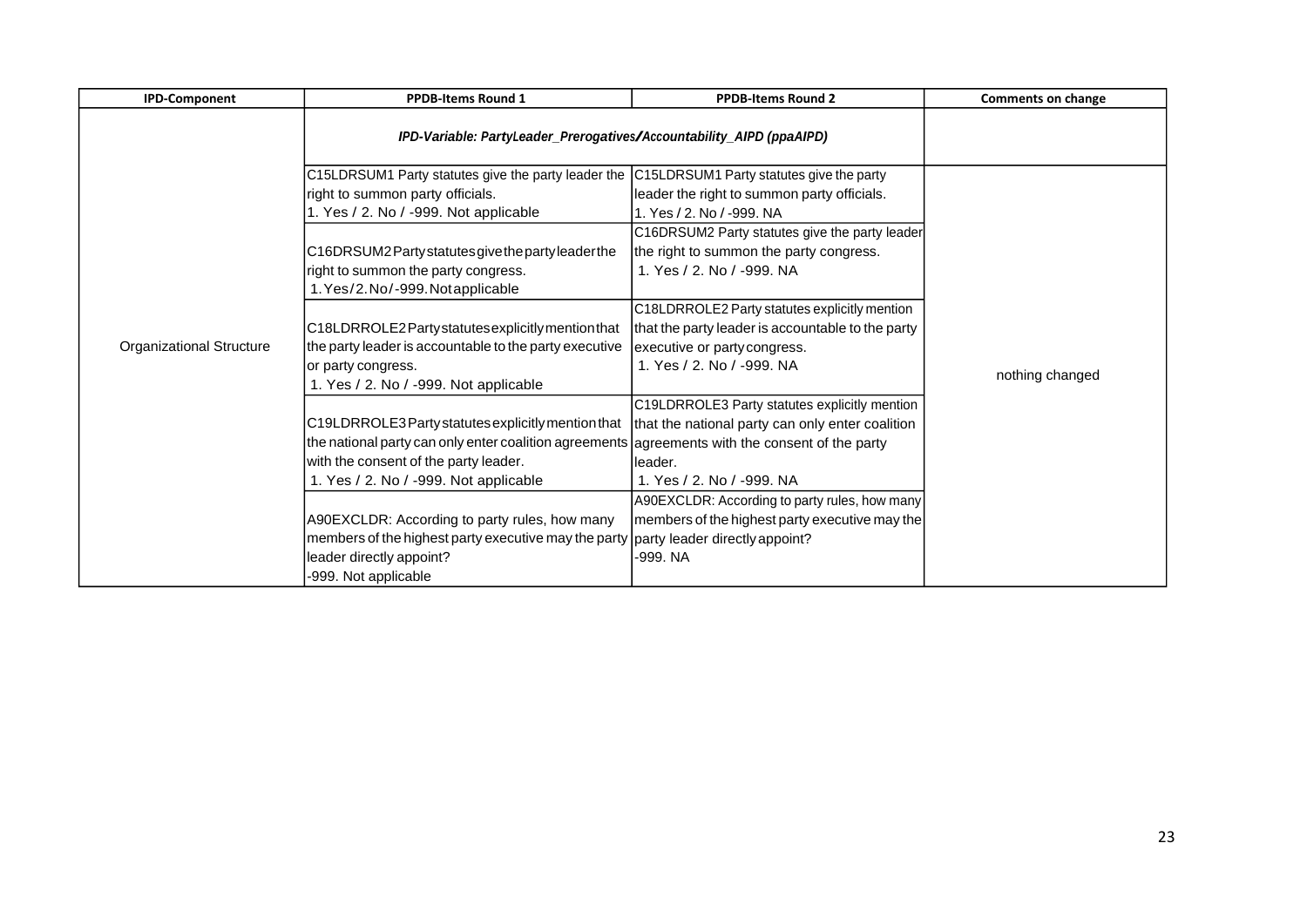| <b>IPD-Component</b>       | <b>PPDB-Items Round 1</b>                                                                                                                                                                                                                                                                                                                                                 | <b>PPDB-Items Round 2</b>                                                                                                                                                                                                                                                                                                                                         | Comments on change        |
|----------------------------|---------------------------------------------------------------------------------------------------------------------------------------------------------------------------------------------------------------------------------------------------------------------------------------------------------------------------------------------------------------------------|-------------------------------------------------------------------------------------------------------------------------------------------------------------------------------------------------------------------------------------------------------------------------------------------------------------------------------------------------------------------|---------------------------|
|                            | IPD-Variable: PartyLeader_SelectionRules_Existent_AIPD (pseAIPD)                                                                                                                                                                                                                                                                                                          |                                                                                                                                                                                                                                                                                                                                                                   |                           |
| Decision-Making: Personnel | C24PLRULE: Are there formal party rules setting out<br>the process for selecting the holder of this position?<br>1. Yes, in party statutes<br>2. Not entirely spelled out in statutes, but rules were<br>created forthis year's process<br>3. There were no written rules<br>4. There were written rules, but they were not<br>followed this year<br>-999. Not applicable | C24PLRULE: Are there formal party rules setting<br>out the process for selecting the holder of this<br>position?<br>1. Yes, in party statutes<br>2. Not entirely spelled out in statutes, but rules<br>were created for this year's process<br>3. There were no written rules<br>4. There were written rules, but they were not<br>followed this year<br>-999. NA | nothing changed           |
|                            | IPD-Variable: PartyLeader_SelectionVote_Existent_AIPD                                                                                                                                                                                                                                                                                                                     |                                                                                                                                                                                                                                                                                                                                                                   | <b>Comments on change</b> |
| Decision-Making: Personnel | C40PLVT1: There was a vote (advisory or binding) at<br>the most inclusive stage of the leadership selection<br>process.<br>1. Yes / 2. No / -999. Not applicable                                                                                                                                                                                                          | C40PLVT1: There was a vote (advisory or<br>binding) at the most inclusive stage of the<br>leadership selection process.<br>1. Yes / 2. No / -999. NA                                                                                                                                                                                                              | nothing changed           |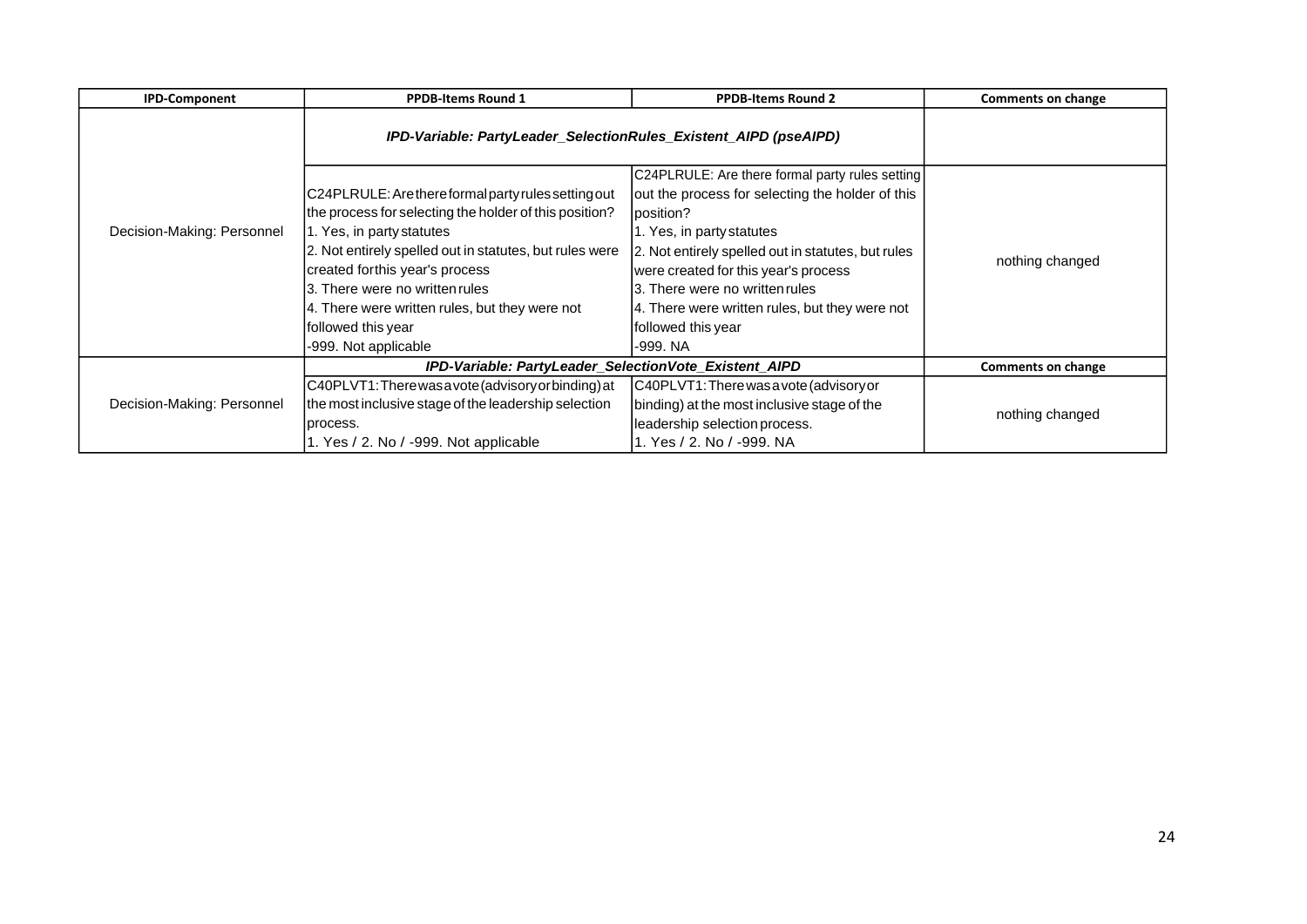| <b>IPD-Component</b>       | <b>PPDB-Items Round 1</b>                                                                                                                                                                                                         | <b>PPDB-Items Round 2</b>                                                                                                                                                                                  | <b>Comments on change</b>                                                                                                                                                                   |
|----------------------------|-----------------------------------------------------------------------------------------------------------------------------------------------------------------------------------------------------------------------------------|------------------------------------------------------------------------------------------------------------------------------------------------------------------------------------------------------------|---------------------------------------------------------------------------------------------------------------------------------------------------------------------------------------------|
|                            | <b>IPD-Variables:</b><br>(1) PartyLeader_Selection_Vote_AIPD (plsvAIPD)<br>(2) PartyLeader_Selection_Vote_PIPD (plsvPIPD)<br>(3) PartyLeader_Selection_Vote_OPIPD (plsvOPIPD)                                                     |                                                                                                                                                                                                            |                                                                                                                                                                                             |
|                            | C25PLMBRTXT: Role of Individual Members<br>[Text] OR "No Role" OR -999. Not applicable<br>PIPD-Variable: PartyLeader_Selection_Vote_PIPD (see A. Yes B. No -888. Missing -999. NA<br>table 2b in Part II)                         | C40PLSELC: Do individual members play a role in<br>Selecting/Deciding on leadership candidates?                                                                                                            |                                                                                                                                                                                             |
|                            | C26PLLOCTXT: Role of local organization (eg. Delegate C41PLSELC: Do local level organizations<br>meeting and/or Local Leadership)<br>[Text] OR "No Role" OR -999. Not applicable                                                  | (meeting and/or local leadership) play a role in<br>Selecting/Deciding on leadership candidates?<br>A. Yes B. No -888. Missing -999. NA                                                                    |                                                                                                                                                                                             |
| Decision-Making: Personnel | C27PLREGTXT: Role of regional organization (eg.<br>Delegate meeting and/or Regional Leadership)<br>[Text] OR "No Role" OR -999. Not applicable                                                                                    | C42PLSELC: Do regional/state organizations<br>(meeting and/or regional leadership) play a role<br>in Selecting/Deciding on leadership candidates?<br>A. Yes B. No -888. Missing -999. NA                   | The original variables are no longer open<br>questionsbutclosed. This reducescoder<br>bias but could at tribute to some differ-<br>ences between the IPD-IndexinR1and the<br>IPD-IndexinR2. |
|                            | C28PLNATTXT: Role of national organization (eg.<br>Delegate meeting and/or National Leadership)<br>[Text] OR "No Role" OR -999. Not applicable                                                                                    | C43APLSELC: Does a national party collective<br>body (e.g., Party Congress or National Executive)<br>play a role in Selecting/Deciding on leadership<br>candidates?<br>A. Yes B. No -888. Missing -999. NA |                                                                                                                                                                                             |
|                            | C29PLSUPTXT: Role of non-member supporters<br>Not necessarily "final" vote. "Vote" is sufficient.<br>[Text] OR "No Role" OR -999. Not applicable<br>OPIPD-Variable: PartyLeader_Selection_Vote_OPIPD<br>(see table 2c in Part II) | C45PLSELC: Do non-member supporters play a<br>role in Selecting/Deciding on leadership candi-<br>dates?<br>A. Yes B. No -888. Missing -999. NA                                                             |                                                                                                                                                                                             |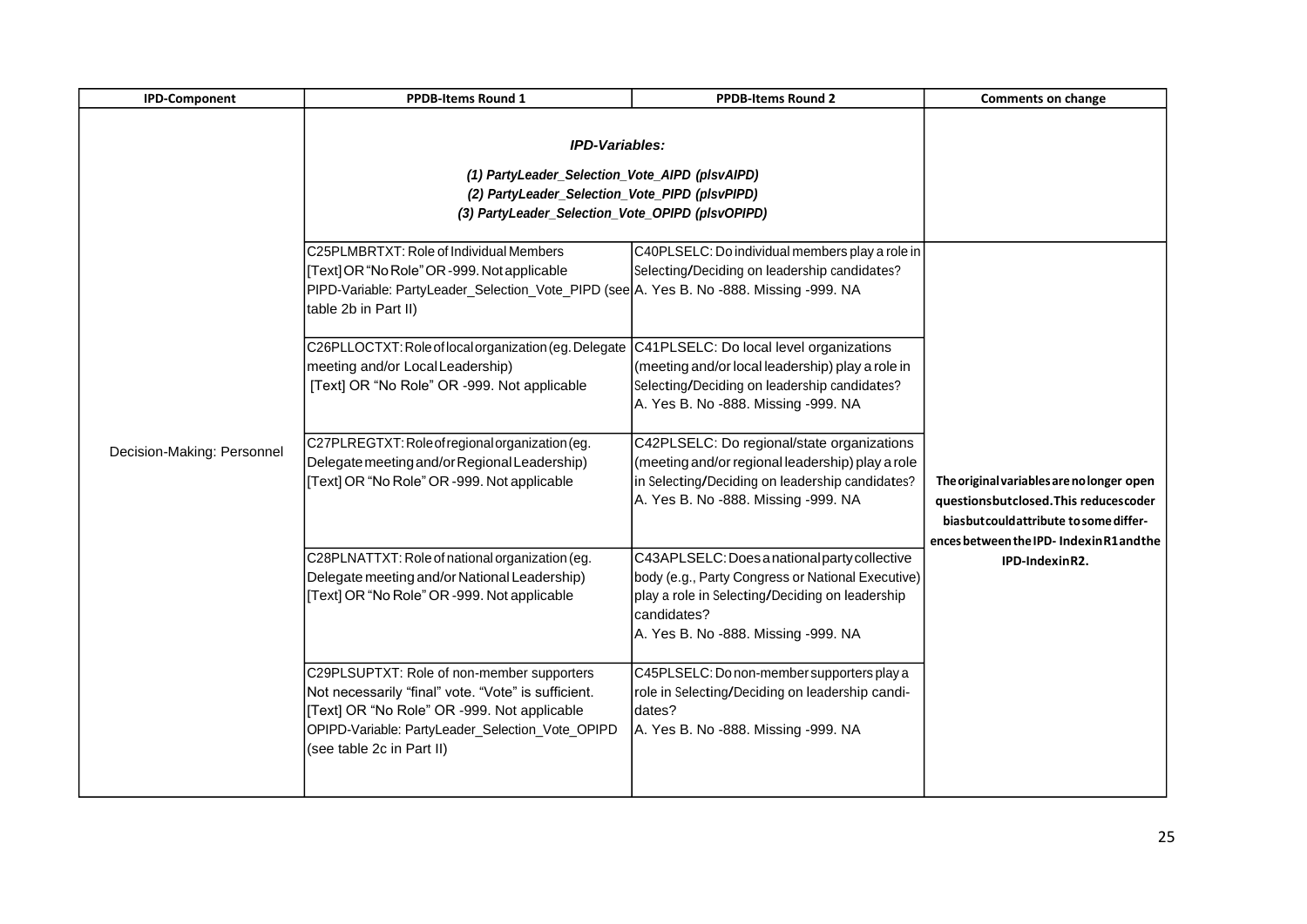| <b>IPD-Component</b>       | <b>PPDB-Items Round 1</b>                                                                                                                                                                                                                                                                                                                                                                                                             | <b>PPDB-Items Round 2</b>                                                                                                                                                                                                                                                            | <b>Comments on change</b>                                                                                                                                                                                                                                        |
|----------------------------|---------------------------------------------------------------------------------------------------------------------------------------------------------------------------------------------------------------------------------------------------------------------------------------------------------------------------------------------------------------------------------------------------------------------------------------|--------------------------------------------------------------------------------------------------------------------------------------------------------------------------------------------------------------------------------------------------------------------------------------|------------------------------------------------------------------------------------------------------------------------------------------------------------------------------------------------------------------------------------------------------------------|
| Decision-Making: Personnel | <b>IPD-Variables:</b><br>(1) PartyLeader_SelectionVote_Process_AIPD (pspAIPD)<br>(2) PartyLeader_SelectionVote_Process_PIPD (pspPIPD)<br>(3) PartyLeader_SelectionVote_Process_OPIPD (pspOPIPD)<br>If yes [answer to question C40PLVT1], who was eligible to participate in this vote by virtue of<br>their position (e.g., not merely because they also were party members)? If there was not a<br>vote, answer is "not applicable". |                                                                                                                                                                                                                                                                                      |                                                                                                                                                                                                                                                                  |
|                            | C44PLVT5: All party congress delegates. 1. Yes /<br>2. No / -999. Not applicable. Quantification in<br>AIPD Round 1: 1                                                                                                                                                                                                                                                                                                                | C41PLSELA: Do local level organizations<br>(meeting and/or local leadership) play a<br>role in suggesting/proposing leadership<br>candidates for party consideration?<br>A. Yes B. No -888. Missing -999. NA. Quan-<br>tification in AIPD Round 2: 1                                 | The original variables are no<br>longer available in Round 2. The                                                                                                                                                                                                |
|                            | C46PLVT7: All local party leaders. 1. Yes / 2. No /<br>-999. Not applicable. Quantification in AIPD<br>Round 1: 0.75                                                                                                                                                                                                                                                                                                                  | C42PLSELA: Do regional/state organizations<br>(meeting and/or regional leadership) play a<br>role in suggesting/proposing leadership<br>candidates for party consideration?<br>A. Yes B. No -888. Missing -999. NA. Quan-<br>tification in AIPD Round 2: 0.75                        | underlying logic of the new varia-<br>ble is somewhat different (Does<br>party body x play a role in suggest-<br>ing/ proposing leadership candi-<br>dates for party consideration?).<br>However, it captures the originally<br>intended aspect: the involvement |
|                            | C45PLVT6: Regional party leaders. 1. Yes / 2. No<br>-999. Not applicable. Quantification in AIPD<br>Round 1: 0.5<br>C42PLVT3: All party legislators. 1. Yes / 2. No / -<br>999. Not applicable. Quantification in AIPD<br>Round 1: 0.5                                                                                                                                                                                                | C43APLSELA: Does a national party collec-<br>tive body (e.g., Party Congress or National<br>Executive) play a role in suggesting/propos-<br>ing leadership candidates for party consid-<br>eration?<br>A. Yes B. No -888. Missing -999. NA. Quan-<br>tification in AIPD Round 2: 0.5 | of different party bodies in the se-<br>lection of the party leadership.                                                                                                                                                                                         |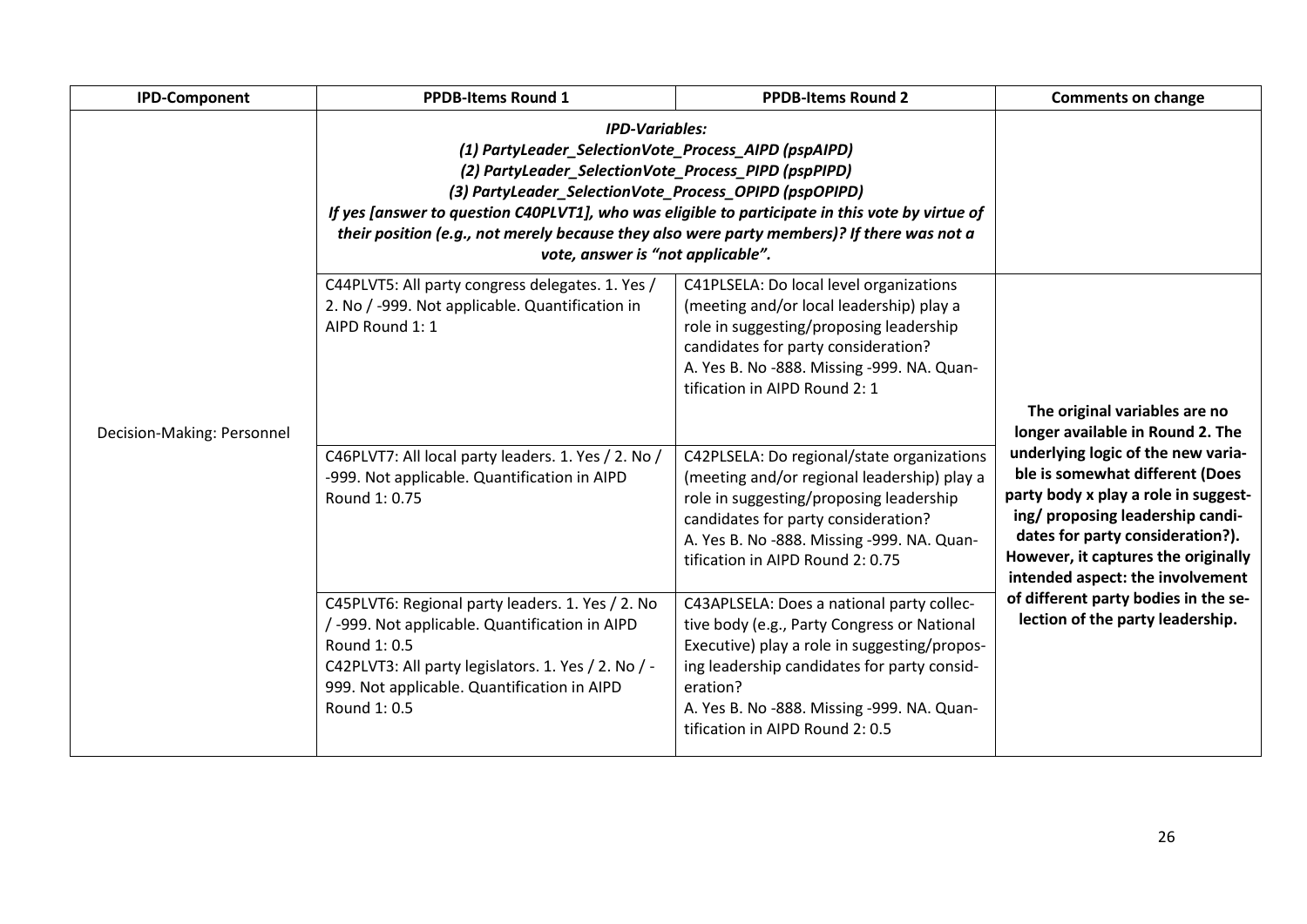| C41PLVT2: All members of the party's highest-<br>level executive committee. 1. Yes / 2. No / -999.<br>Not applicable. Quantification in AIPD Round 1:<br>0.25 | C43BPLSELA Does/do the National Party<br>Leader(s) play a role in suggesting/propos-<br>ing leadership candidates for party consid-<br>eration?<br>A. Yes B. No -888. Not Provided -999. Not<br>Applicable. Quantification in AIPD Round 2:<br>0.25 |
|---------------------------------------------------------------------------------------------------------------------------------------------------------------|-----------------------------------------------------------------------------------------------------------------------------------------------------------------------------------------------------------------------------------------------------|
|---------------------------------------------------------------------------------------------------------------------------------------------------------------|-----------------------------------------------------------------------------------------------------------------------------------------------------------------------------------------------------------------------------------------------------|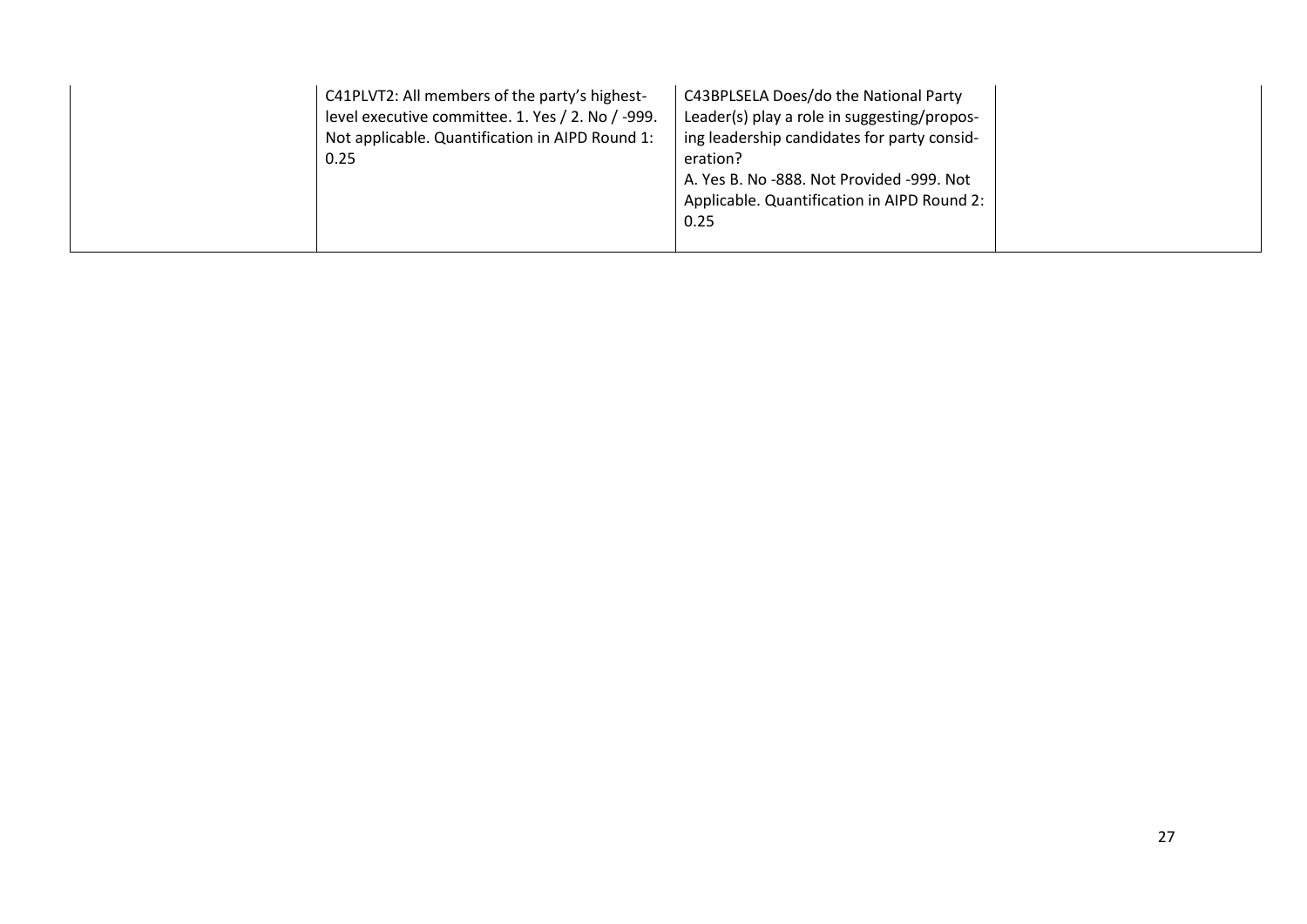| <b>IPD-Component</b> | <b>PPDB-Items Round 1</b>                                                                            | <b>PPDB-Items Round 2</b>                                            | <b>Comments on change</b> |
|----------------------|------------------------------------------------------------------------------------------------------|----------------------------------------------------------------------|---------------------------|
|                      | <b>IPD-Variables:</b>                                                                                |                                                                      |                           |
|                      |                                                                                                      |                                                                      |                           |
|                      |                                                                                                      | (1) Manifesto_Vote_AIPD (mvAIPD)<br>(2) Manifesto_Vote_PIPD (mvPIPD) |                           |
|                      | (3) Manifesto_Vote_OPIPD (mvOPIPD)                                                                   |                                                                      |                           |
|                      | Role played by each of the following in formulating the party's election manifesto. Formal Input     |                                                                      |                           |
|                      | means that there were organized opportunities for the groups to influence the outcome through        |                                                                      |                           |
|                      | suggestions and discussion. Vote means having a vote on adopting the final manifesto.                |                                                                      |                           |
|                      |                                                                                                      |                                                                      |                           |
|                      |                                                                                                      | C101MAN2: Role of the party leader and/or a                          |                           |
|                      | C101MAN2: Role of the party leader and/or a drafting drafting committee directly appointed by        |                                                                      |                           |
|                      | committee directly appointed by him/her:                                                             | him/her:                                                             |                           |
|                      | 1. Formal Input / 2. Vote / 3. A and B / 4. Neither A or 1. Formal Input / 2. Vote / 3. A and B / 4. |                                                                      |                           |
|                      | B / 5. Other / -999. Not applicable                                                                  | Neither A or B / 5. Other / -999. NA                                 |                           |
| Decision-Making:     |                                                                                                      | C102MAN3: Role of national executive                                 |                           |
| Programme            | C102MAN3: Role of national executive committee.                                                      | Icommittee.                                                          |                           |
|                      | 1. Formal Input / 2. Vote / 3. A and B / 4. Neither A or                                             | 1. Formal Input / 2. Vote / 3. A and B/4.                            |                           |
|                      | B / 5. Other / -999. Not applicable                                                                  | Neither A or B / 5. Other / -999. NA                                 |                           |
|                      | C103MAN4: Role of parliamentary party.                                                               | C103MAN4: Role of parliamentary party.                               | nothing changed           |
|                      | 1. Formal Input / 2. Vote / 3. A and B / 4. Neither A or 1. Formal Input / 2. Vote / 3. A and B / 4. |                                                                      |                           |
|                      | B / 5. Other / -999. Not applicable                                                                  | Neither A or B / 5. Other / -999. NA                                 |                           |
|                      | C104MAN5: Party congress delegates.                                                                  | C104MAN5: Party congress delegates.                                  |                           |
|                      | 1. Formal Input / 2. Vote / 3. A and B / 4. Neither A or                                             | 1. Formal Input / 2. Vote / 3. A and B / 4.                          |                           |
|                      | B / 5. Other / -999. Not applicable                                                                  | Neither A or B / 5. Other / -999. NA                                 |                           |
|                      | C106MAN7: Non-member party supporters                                                                | C106MAN7: Non-member party supporters                                |                           |
|                      | 1. Formal Input / 2. Vote / 3. A and B / 4. Neither A or                                             | 1. Formal Input / 2. Vote / 3. A and B / 4.                          |                           |
|                      | B / 5.                                                                                               | Neither A or B / 5. Other / -999. NA                                 |                           |
|                      | Other / -999. Not applicable                                                                         | OPIPD-Variable: Manifesto Vote OPIPD                                 |                           |
|                      | OPIPD-Variable: Manifesto Vote OPIPD                                                                 |                                                                      |                           |